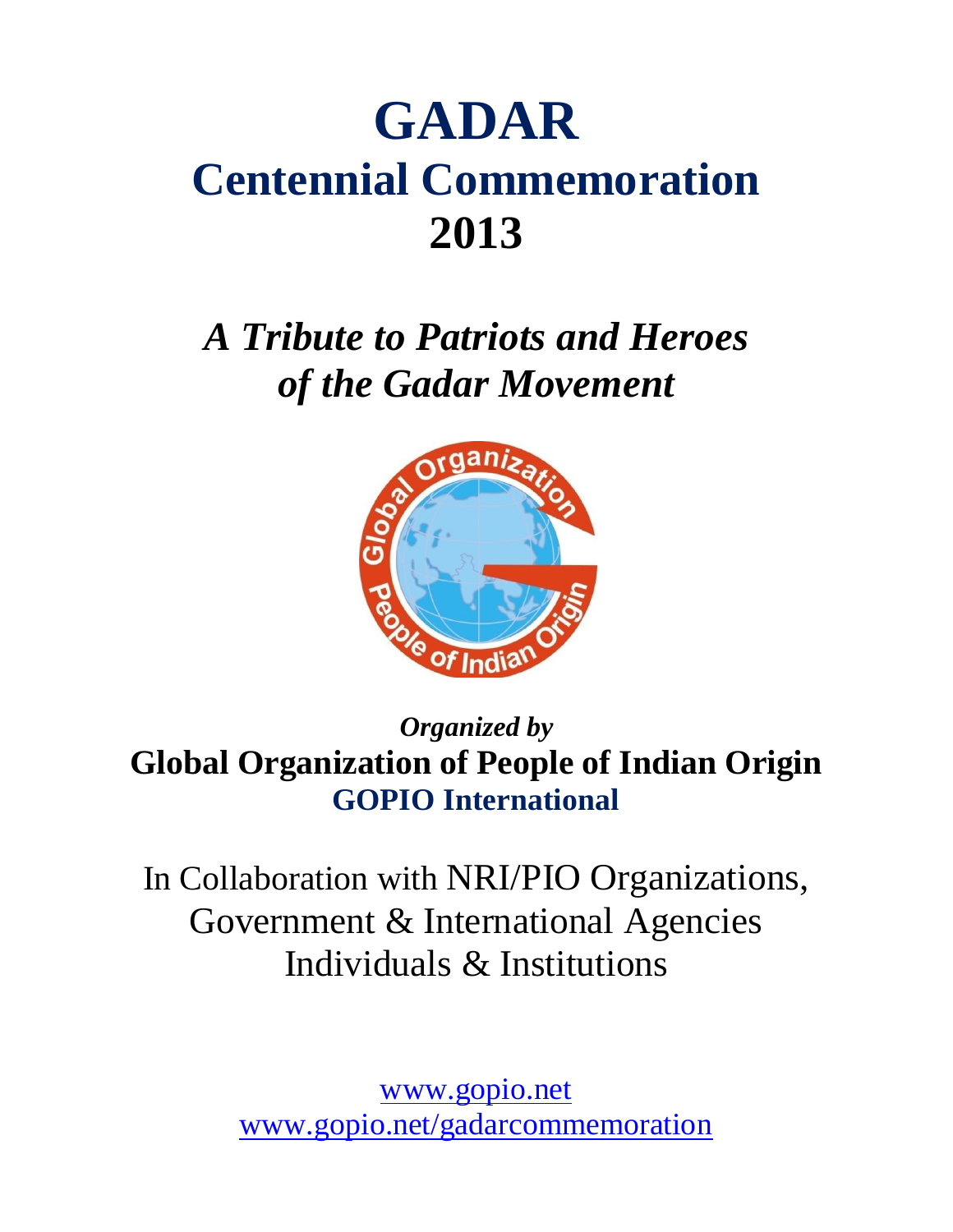# **GADAR Centennial Commemoration 2013**

# **Contents**

- Open Invitation
- Gadar Centennial Commemoration Team
- Plans: Gadar Centennial Commemoration 2012/2013
	- o Forum: Gadar Centennial Commemoration per city:
		- USA, Canada, UK/Europe, Australia/ New Zealand, India
	- o Finale: Gadar Centennial Commemoration San Francisco
- References & Support
- Excerpts from Speeches
- Articles by: Inder Singh, Ted Sibia, Rajen Anand, Sulakhan Dhillon
- Photos: Gadar Movement
- List of Gadar Heroes
- GOPIO International & Contacts: Gadar Centennial Commemoration
- GOPIO's Major Accomplishments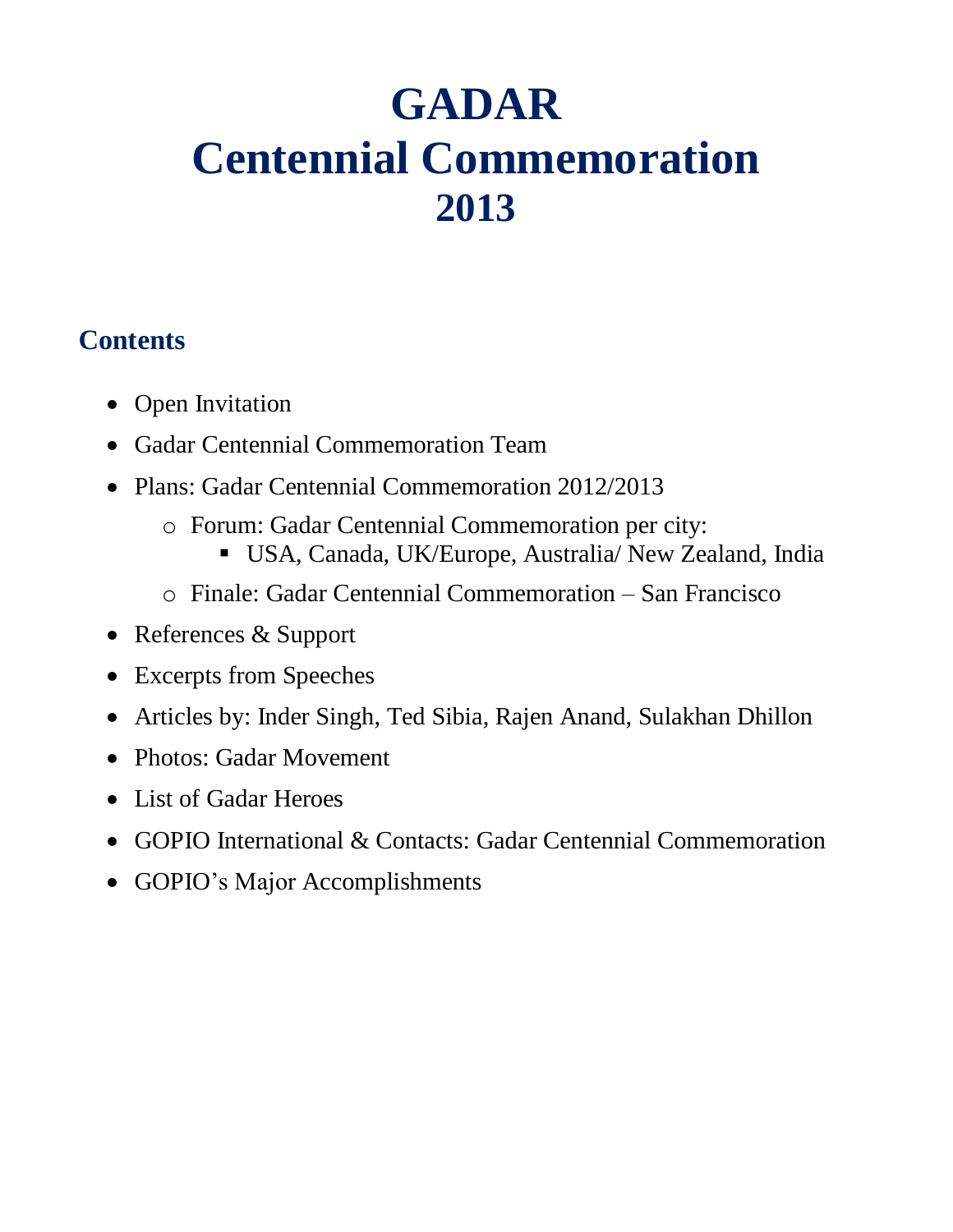# **GADAR Centennial Commemoration** *Organized by* **GOPIO International**

### *An Open Invitation*

## **90th Anniversary of Gadar Movement**

"GADAR" literally means revolt or mutiny. In 2003, the Global Organization of People of Indian Origin (GOPIO), the National Federation of Indian American Associations (NFIA) and the Global Punjabi Diaspora jointly organized the  $90<sup>th</sup>$  anniversary of Gadar movement to pay tribute to the pioneers, patriots and heroes of the Gadar movement.

The celebration included a whole day conference during which eminent speakers recalled the contributions of unsung pioneers, patriots and Gadar heroes. The presentations, discussions and deliberations focused on the impact which the Gadar movement had on India"s struggle for freedom and emphasized that the Gadarites were truly the trail blazers of that struggle even while far away from the shores of India. Former president of India, K.R. Narayanan came to the USA to deliver the keynote address.

The history of the Gadar movement is a testimony of the deep love that the Indian immigrants had for their motherland, India. The Gadarites wanted India freed from the British and did not hesitate to make any sacrifices for the cause of freedom, dignity and prosperity of their motherland. They fought valiantly for their cause; several Gadarites were imprisoned, many for life, and some were hanged to death. They are our heroes, deserving highest of admiration and deepest respect. The determination, courage and sacrifices of the Gadarites inspired many freedom fighters to continue their mission for India"s independence. The Gadar Movement is an integral part of the rich heritage in the United States for the Indian Americans and of Indian history. The Gadarites left an extra-ordinary legacy for the future generations and a global centennial commemoration is a fitting and well deserved tribute.

#### **Initiative for a Gadar Centennial Commemoration**

As was done for the Kolkata Memorial unveiled on January 11, 2011 in recognition and remembrance of Indian indentured laborers who left India from 1834-1920, this is a GOPIO initiative in our continuing effort to preserve and promote Indian history and culture.

GOPIO is taking this initiative for a Gadar Centennial Commemoration and seeking support of people of Indian origin, NRI/PIO organizations, agencies and institutions for a joint celebration of the upcoming  $100<sup>th</sup>$  anniversary of the Gadar movement in 2013. GOPIO has developed tentative plans and would finalize these plans soon after the meetings of Centennial Commemoration Committee. All persons, agencies, organizations and institutions interested in contributing time and resources to the upcoming centennial event(s) in 2013 are urged to be part of the planning team.

This booklet is to bring awareness about the Gadar Movement and the significance of GOPIO"s plans for the global Gadar Centennial Commemoration. Some articles in this booklet were part of the  $90<sup>th</sup>$ anniversary brochure.

#### **This is an appeal to the leadership of all NRI/PIO organizations, institutions, agencies and individuals to get involved and participate in the celebration of this historic event.**

For more information, please send an email or call:

Inder Singh, *Chairman,* E-mail: *[gopio-intl@sbcglobal.net](mailto:gopio-intl@sbcglobal.net), Tel:* +1-818-708-3885 Ashook Ramsaran, *President,* E-mail: *[ramsaran@aol.com](mailto:ramsaran@aol.com)*, *Tel:* +1-718-939-8194 Piyush Agrawal, Senior Vice President, E-mail: sudhapca@aol.com, *Tel:* +1- 954-648-6494 Thomas Abraham, Exec Trustee, GOPIO Foundation, E-mail: gopio@optonline.net, *Tel:* +1- 203-329-8010 *or*

Contact any GOPIO International team member listed at GOPIO website: [www.gopio.net](http://www.gopio.net/)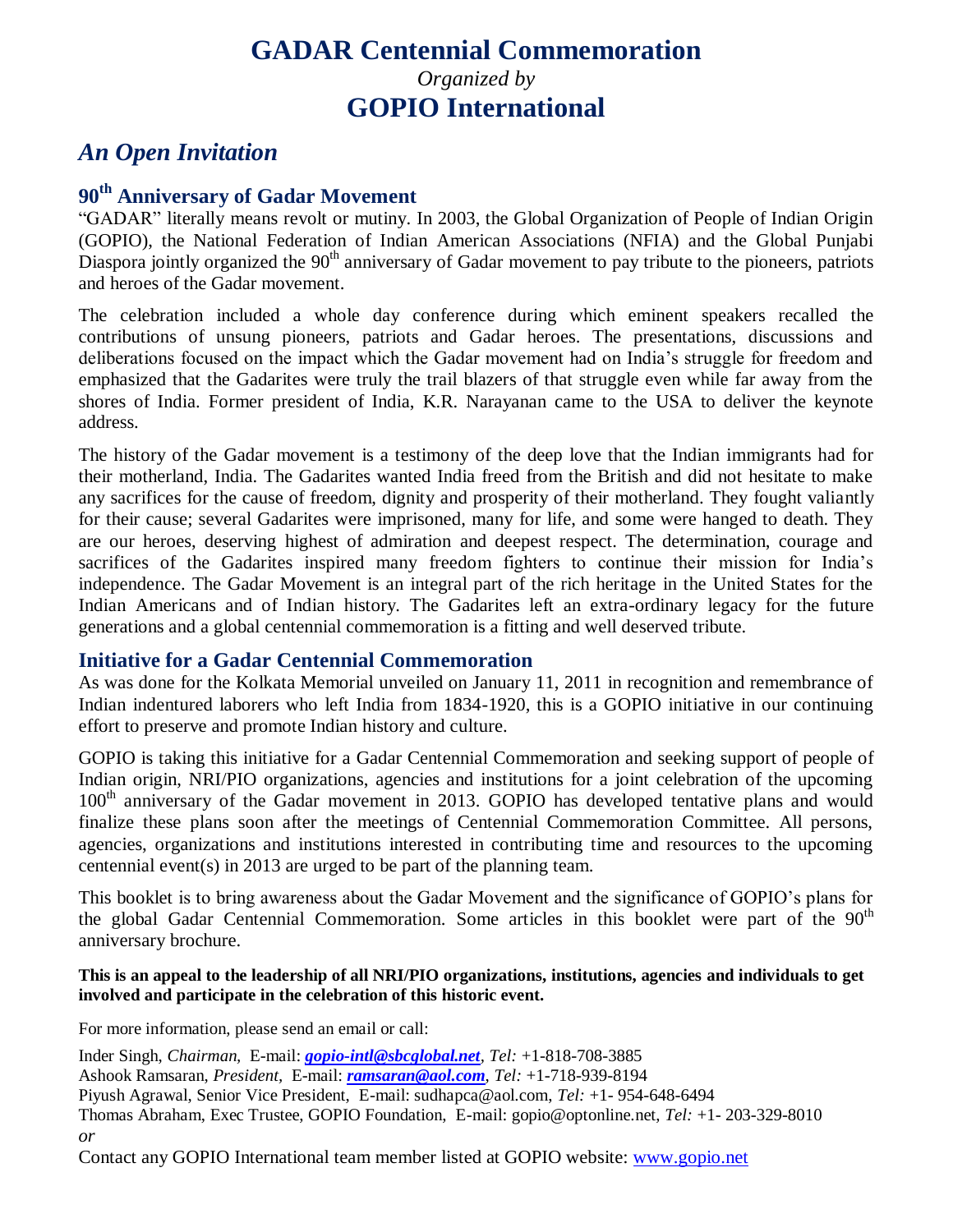# **The Gadar Centennial Commemoration Planning Team (In Formation)**

International Team: *USA*

• GCC 2013 (New York/San Francisco)

Regional & National Teams

### *USA*

- San Francisco
- New York
- Los Angeles
- Washington, DC
- Boston
- Chicago
- Seattle
- Houston
- Miami
- Atlanta

### **Canada**

- Vancouver
- Toronto

### Other Members:

- Affiliate Organizations
- Affiliate Institutions
- Affiliate Agencies
- Affiliate Government Ministries

### *UK/Europe*

- London
- Paris

### *Australia/New Zealand*

- Sydney
- Auckland

### *South Africa*

• Durban

### *India*

- Delhi
- Punjab
	- Patrons
	- Benefactors
	- Contributors & Supporters
	- Media

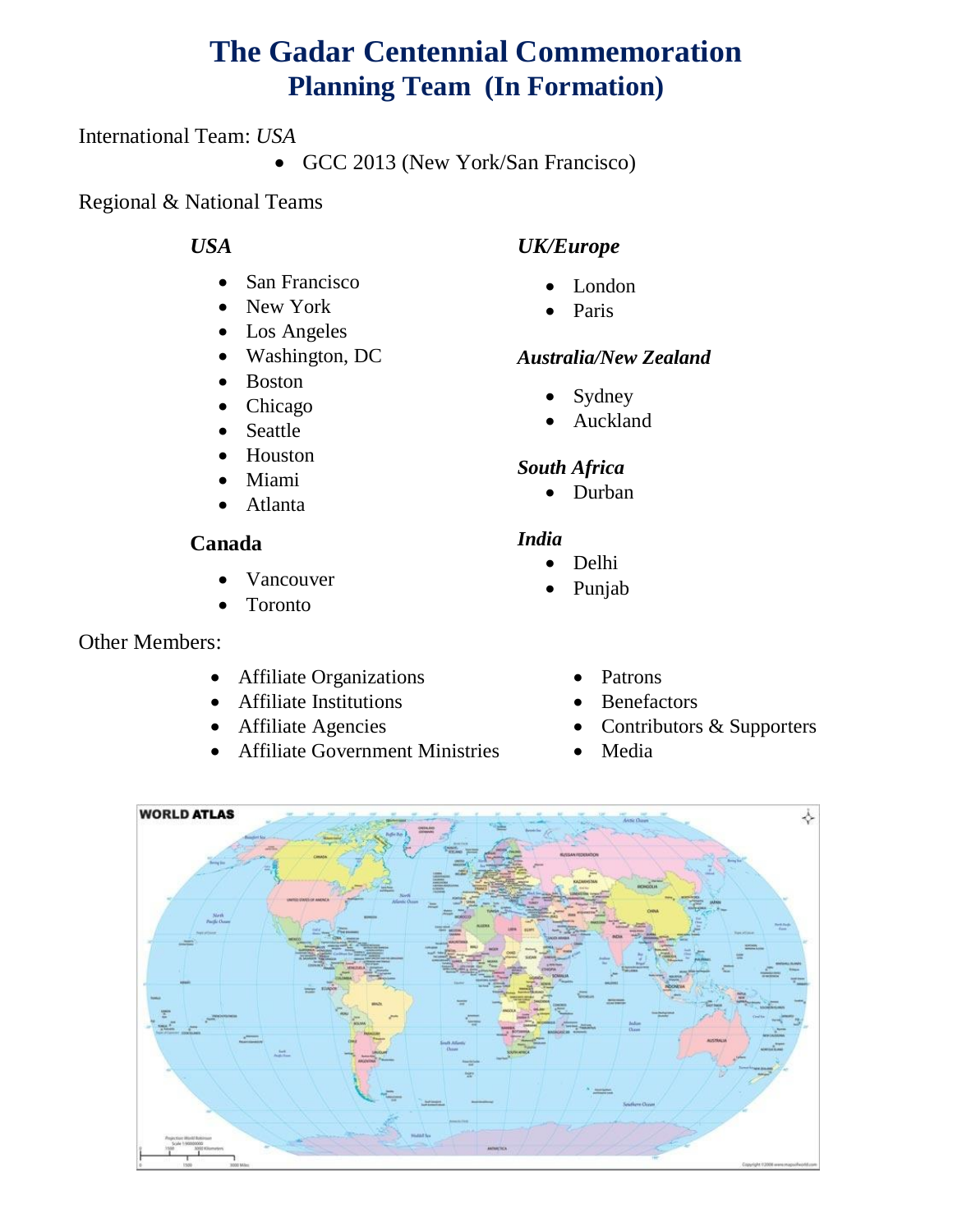# **The Gadar Centennial Commemoration Plans 2012 - 2013**

Panning has begun with formation of the planning team and preliminary scope of events to be held during the centennial year 2013, beginning with a kick-off meeting in San Francisco in 2012.

- Kick-off Meeting in San Francisco 2012
- Gadar Centennial Commemoration Forum & Lecture Series Consecutive events in 2013
	- o New York
	- o Los Angeles
	- o Washington, DC
	- o Vancouver
	- o Atlanta
	- o London
	- o Miami
	- o Sydney
	- o Delhi
	- o Chicago
	- o Auckland
	- o Houston
	- o Punjab
	- o Paris
	- o Seattle
	- o Toronto
	- o Boston

*Note:* Sequence and scheduling of forum and lecture series could be changed as needed.

- Gadar Centennial Commemoration Finale & Memorial Dedication
	- o San Francisco November 1, 2013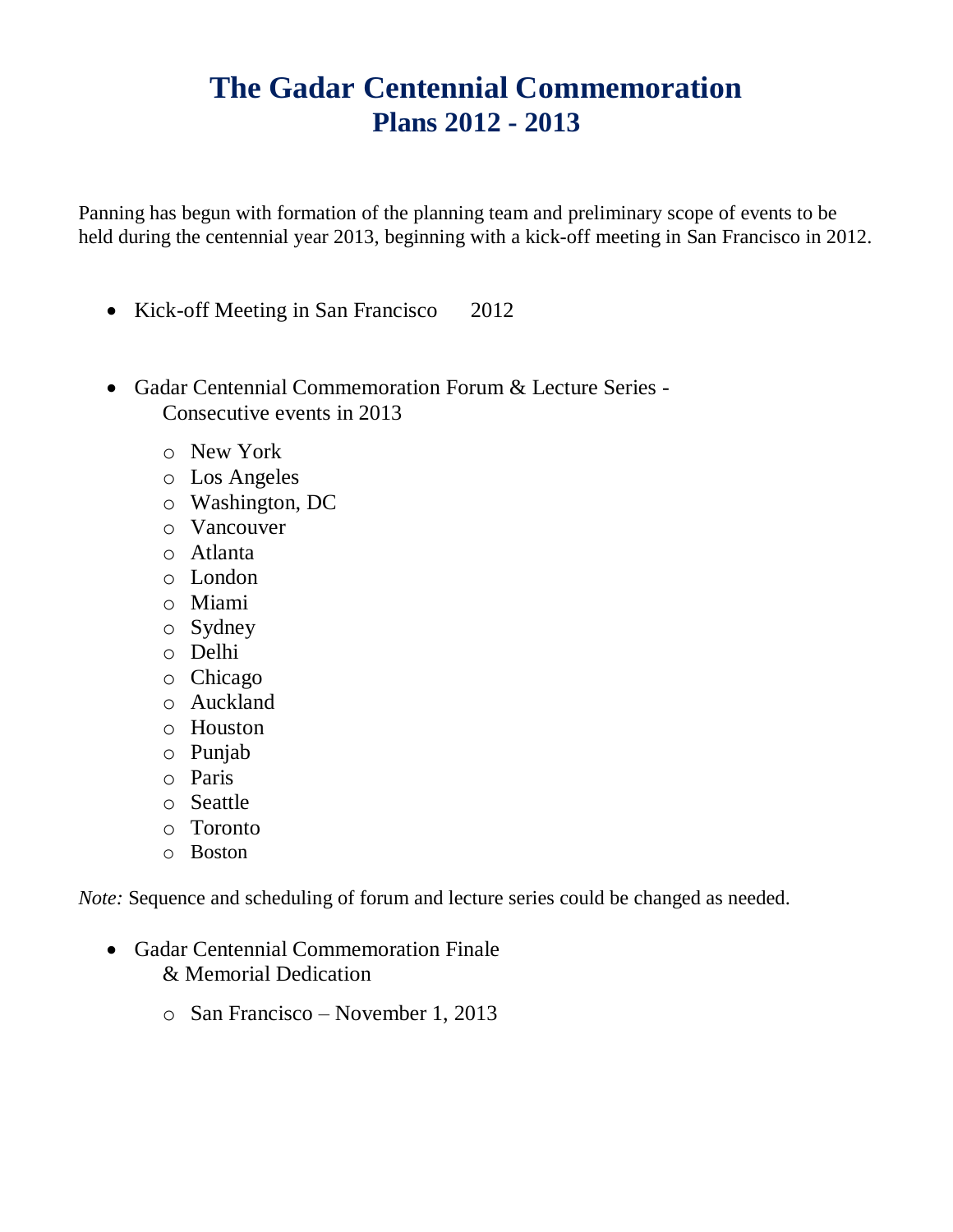# **The Gadar Centennial Commemoration References & Support**

The Gadar Centennial Commemoration is of enormous historical significance for the global Indian Diaspora, for Indian history and for the Indian-American community in the USA.

The planning team has begun solicitation and seeking support of people of Indian origin, NRI/PIO organizations, government and non-governmental agencies, and institutions for a joint celebration of the upcoming Gadar Centennial Commemoration.

These include (but not limited to):

- o Gov"t. of India Prime Minister of India (PMO)
- o Gov"t. of India Ministry of Overseas Indian Affairs (MOIA)
- o Gov"t. of India Ministry of External Affairs (MEA)
- o Gov"t. of India Ministry of Culture
- o State of Punjab, India
- o State of California, USA
- o City of San Francisco, California, USA
- o UNESCO International;
- o NRI/PIO organizations
- o Civic Associations & Individuals
- o Universities in USA, Canada, UK, Europe, India, Australia, New Zealand
- o Academics, Researchers & Historians
- o Historical Societies
- o Libraries
- o Businesses
- o Publication Houses
- o Media

GOPIO and GCC Team Support in planned events cities:

- o New York
- o Los Angeles
- o Washington, DC
- o Vancouver
- o Atlanta
- o London
- o Miami
- o Sydney
- o Delhi
- o Chicago
- o Auckland
- o Houston
- o Punjab
- o Paris
- o Seattle
- o Toronto
- o Boston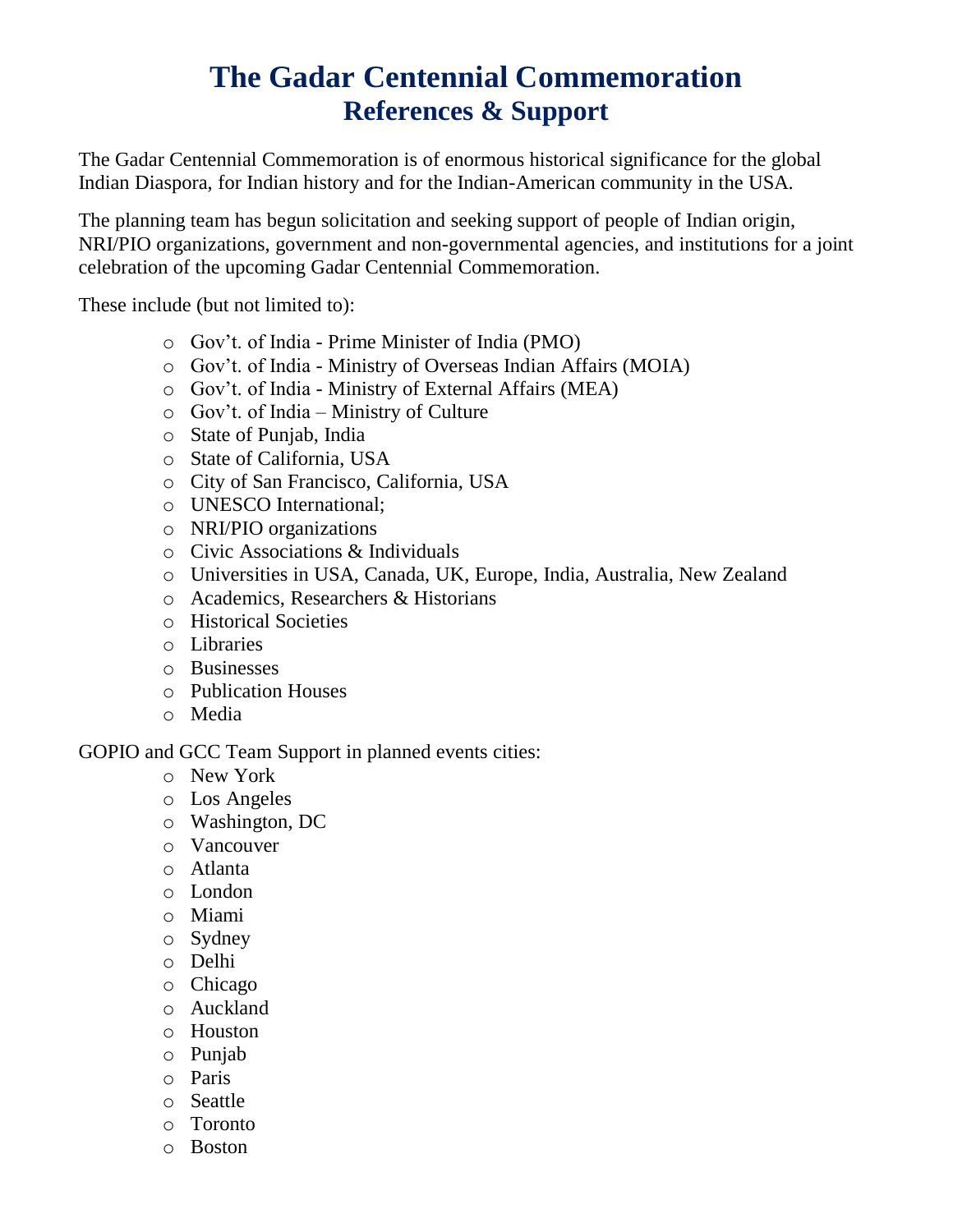# **The Gadar Centennial Commemoration Excerpts from Speeches**

**Excerpts from the speech of former President of India, K. R. Narayanan, Chief Guest for the 90th anniversary of Gadar Movement.** (Hon. Narayanan could not deliver his speech in person due to illness in Washington, D.C on his way from India to Freemont, California).

*In the evolution of India's struggle for independence, the Gadar Movement constitutes an important landmark. Countless daring and intrepid people participated in that movement, set the goal of liberating our country through armed struggle, faced untold misery and hardships in pursuit of their objective and even made the supreme sacrifice of laying down their lives.*

*One of the distinguishing and heartening features of the Gadar Movement was its inclusive and broad based identity. Its leaders had the vision and outlook which transcended the boundaries of any particular religion or caste. They considered themselves first and foremost as Indians and treated patriotism as their religion.*

*Even though the Gadar Movement failed in realizing its ultimate objective, it inspired our leaders during subsequent phases of our freedom struggle and constituted a glorious phase of our history for freedom, liberty and independence.*

### **Prof. Mark Juergensmeyer, University of California, Santa Barbara**

The Gadar Syndrome: Ethnic Anger and Nationalist Pride

*In the first decades of this (twentieth) century, California provided the scene for one of the most bizarre and memorable incidents undertaken by any ethnic community in the United States: the attempt by a group of India's expatriate nationals to create a revolutionary army, invade India by sea, and liberate her from the clutches of British rule.* 

### **Khushwant Singh** -- Illustrated Weekly, February 26, 1961

*In the early months of World War I, an ambitious attempt to free their country was made by Indians living overseas, particularly in the United States and Canada. Although the overwhelming majority of the Gadrites were Sikhs and the centers of revolutionary activity were the Sikh temples in Canada, the United States, Shanghai, Hong Kong and Singapore, many of the leaders were of other parties and from different parts of India, Hardyal, Ras Bihari Bose, Barkutullah, Seth Husain Rahim, Tarak Nath Das and Vishnu Ganesh Pingley. …… The Gadar was the first organized violent bid for freedom after the uprising of 1857. Many hundreds paid the ultimate price with their lives.*

**F.C Isemonger & J. Slattery Of Indian Police, Punjab** -- An Account of the Gadar Conspiracy 1913-1915. Dr. Ved Prakash Vatuk wrote in the Foreword**:**

*Even in the eyes of the enemy, these (Gadar) heroes shone like rays of hope in the darkest night. They were India's dream, its future and the path they showed was later followed proudly by other martyrs like Bhagat Singh. It is time that we remember and honor them.*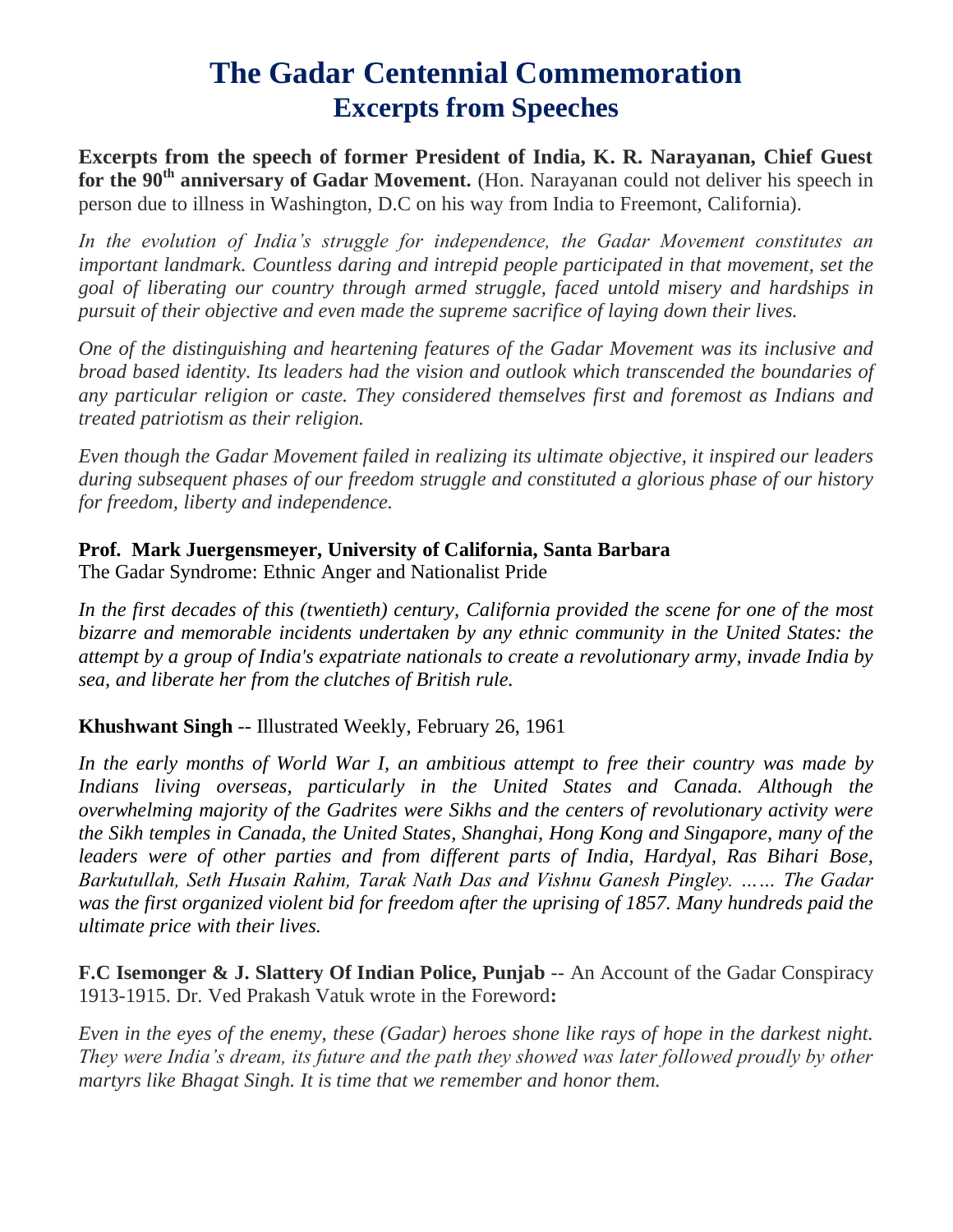### **Gadar – Overseas Indians Attempt to Free India from British Slavery**

#### By Inder Singh

The Gadar<sup>i</sup> Movement was the saga of remarkable courage, valor and determination of overseas Indians to free India from the shackles of British slavery. Indians had come to Canada and the United States either for higher education or for economic opportunities. Instead, they imbibed the fire and zeal of revolutionaries and became the trail blazers of freedom struggle for their motherland, India. They may have lived ordinary lives but they left an extra-ordinary legacy.

At the dawn of the twentieth century, both India and Canada were British dominions. As such, Indians had easier access to emigrate to Canada. The new immigrants were hard working and accepted lower wages. Some Canadian companies wanted more cheap labor from India and thus publicized the economic and job opportunities available in Canada. During the first few years, about 2000 immigrants, mostly Punjabi farmers and laborers, were permitted to come every year. As the number of immigrants increased, the locals felt threatened by labor competition from the hardy and adventurous Punjabis. Fear of labor competition led to racial antagonism and demands for exclusionary laws from cheap foreign "Asian workers". The local press carried many scare stories against the "Hindu Invasion." In 1908, under pressure from labor unions, the Canadian government required Indian immigrants to have \$200 in their possession upon landing. Also, the Indian immigrants were denied entry if they had not come by "continuous journey" from India. Since there was no direct shipping between Indian and the Canadian ports, legal immigration of Indians to Canada virtually ended. The restrictive legislation led to growing discontent and anti-colonial sentiments within the Indian community.

When Indian immigrants saw the doors closing on them in Canada, they started coming to the United States which needed more people to do hard labor work to build new communities. Indians came as sojourners and without spouses, were paid low wages and could afford to live only in the poor squalid part of the town or in shanty structures. They lived frugally, subsisted on low income that was prohibitive for whites to survive on. The Indian workers maintained low standard of living and many shared crowded lodging to save money to pay off their debt or meet family obligations back in India. They were willing to do any kind of manual job. Within a span of few years, the number of immigrant workers had grown, so they also started facing widespread hostility. The pent-up frustrations of the white workers manifested in violence against Hindu workers, vandalism of Hindu belongings and hatred of their religion, lifestyle and living. Like Canada, the United States, which had initially welcomed the Indian workers, enacted Asian exclusionary laws to bar Asians emigrating to the United States.

The Japanese and Chinese governments sympathized with their overseas nationals for discriminatory treatment and damages in race riots and negotiated with the American government for compensation for life and property losses. But the British Indian Government would not make any representation to the U.S. Government for similar compensation for Indian nationals. Indians soon realized the difference between the citizens of a "slave" country and those governed by their own people.

Higher education in American universities was a powerful magnet for young people even during the beginning of the twentieth century. America provided them opportunity to "earn and learn" and so Indian students were attracted to seek admission in the US universities. However, several students upon graduation were not able to get jobs commensurate with their qualifications. The unfair and discriminatory hiring practices were against the very ideals of liberty and freedom they had experienced in their university environment. The Indian students attributed the racial prejudice and discrimination to their being nationals of a subjugated country and were motivated to get rid of the foreign rule in India. They were determined to fight for freedom for their motherland and started fostering feelings of patriotism and nationalism among their fellow Indian immigrants.

Many Indians in the USA, as also in Canada, England, Germany and France, articulated nationalist feelings and started advocating freedom for India, their motherland, from the British serfdom. They formed organizations to collectively assert their birthright to independence for India and explored ways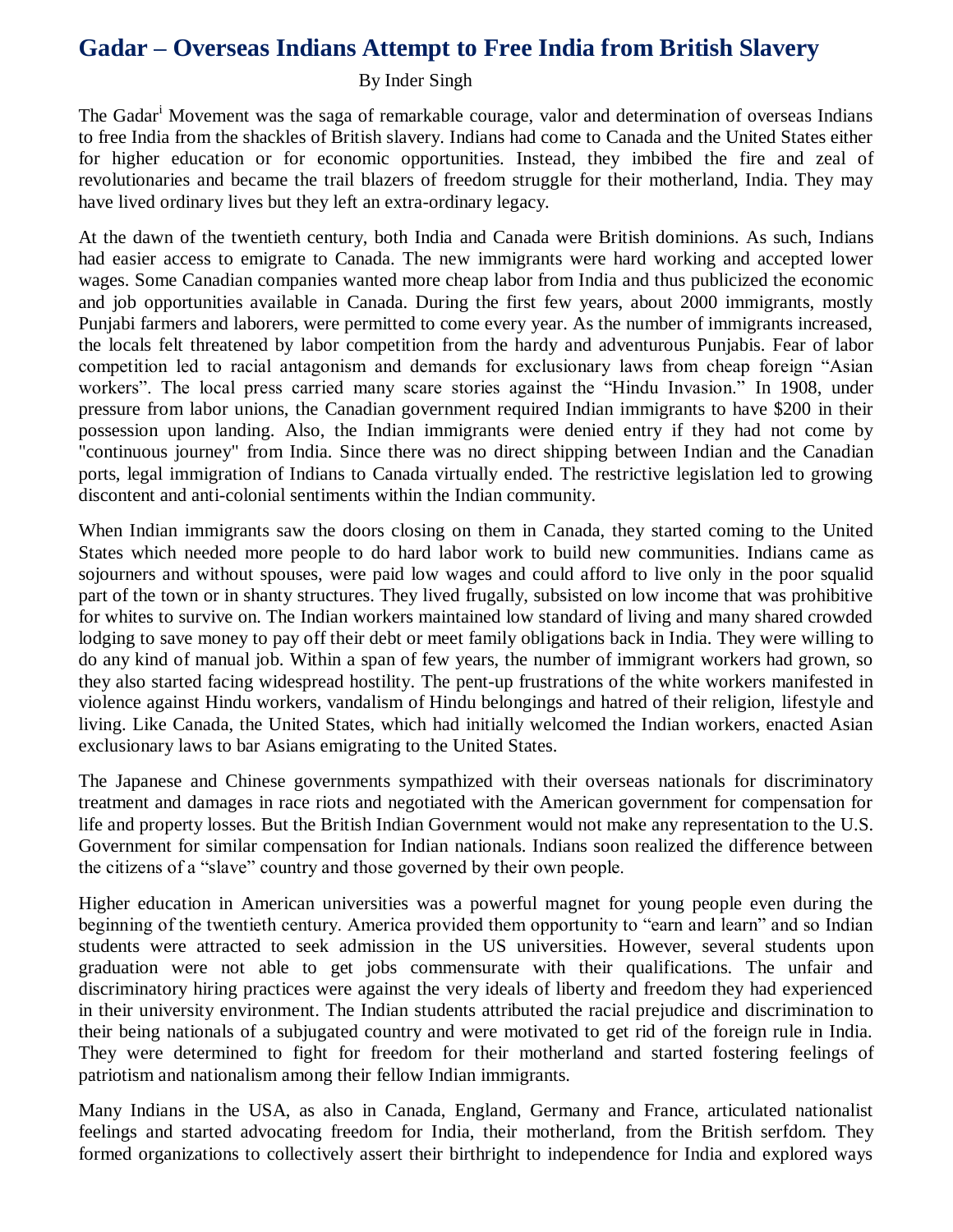and means to attain self-rule. Ramnath Puri who came to California at the end of 1906 and worked as interpreter to the Sikhs arriving in California, started a paper in Urdu *Circular-i-Azadi* in 1907 with declared objective of political education of the Indians. Taraknath Das, a student, started publishing a magazine *Free Hindustan* in 1908 in Seattle, advocating armed rebellion against the British rule as a means for achieving independence. He also established the East India Association in 1911. P.S. Khankhoje of Maharashtra came to USA in 1907, wanted to get military training and procure weapons for fight against the British rule in India. He established "Indian Independence League." In New York, a Maratha Christian Samuel Lucas Joshi (S.L. Joshi) and Maulvi Mohammad Berkatullah of Bhopal formed "Society for the Advancement of India" in 1907. In Vancouver, Canada, G. D. Kumar started a Punjabi paper *Swadesh Sewak*. ii

In 1905 in London, Shymji Krishna Varma founded Indian Home Rule Society and India House, ostensibly a residence for Indian students but used for revolutionary activities. He also published *Indian Sociologist*. Bhikhaiji Rustom Cama (born in Bombay into a Parsi Patel family) was involved with Krishna Varma's Indian Home Rule Society in London. She moved to Paris where she formed Paris Indian Society and started publishing *[Bande Mataram](http://en.wikipedia.org/wiki/Bande_Mataram_%28Paris_publication%29)* magazine. She unfurled the "Flag of Indian Independence" at the International Socialist Conference in Stuttgart, Germany on 22 August 1907. Har Dyal renounced his scholarship and studies at Oxford University and joined the freedom movement. In Paris, Har Dyal edited *Bande Mataram* in 1909.

Har Dyal who had come from England, had been a faculty member at Stanford University for some time. He was identified with nationalist activities in the United States. He inspired many students studying at the University of California at Berkeley and channelized the pro-Indian, anti-British sentiment of the students for independence of India. Two of his many student followers, Katar Singh Sarabha and Vishnu Ganesh Pingle later on played very prominent roles in the Gadar movement. Dyal"s fervor for India"s freedom spread beyond the university campuses to Punjabi farmers and laborers who had already been victim of racial attacks, discrimination and repression from the host community.

On April 23, 1913, some patriotic and enlightened Indians held a meeting in Astoria, Oregon, where Har Dyal, Bhai Parmanand and others passionately spoke for throwing the British out of India and securing liberation by all means at their disposal. It was at this meeting that Hindustan Association of the Pacific Coast was formed with a major objective to liberate India from British colonialism with the force of arms, just as Americans had done more than a century ago, and help establish a free and independent India with equal rights for all. Sohan Singh Bhakna, a lumber mill worker in Oregon, was elected President the association, Har Dayal, as General Secretary and Kanshi Ram as treasurer. Har Dayal provided leadership for the newly formed association and was the central figure and the force behind the new organization.

Punjabis had come to the United States with the highest of expectations but they were disillusioned when they faced hostility, humiliation and racial prejudice from the American people. When the

Hindustan Association of the Pacific Coast was formed, they whole-heartedly supported its objectives of ridding India of the colonial rule, enthusiastically became its members and willingly and liberally helped financially.

The headquarters of Hindustan Association of the Pacific Coast was established in San Francisco, which served as a base for coordination of all the activities of the association. Later, a building was purchased with funds raised from the community, primarily Punjabi farmers and farm and lumber mill workers and it was named Yugantar Ashram. The same building is now known as Gadar Memorial Hall. The association launched a magazine appropriately titled *Gadar* for free distribution to promote the aims, objectives and activities of the organization.

The editorial in the first issue of the Gadar paper declared: *"Today there begins in foreign lands, but in our own country's language, a war against the British Raj. What is our name? Gadar. What is our work? Gadar. Where will Gadar break out? In India. The time will soon come when the rifles and blood will take the place of pen and ink."*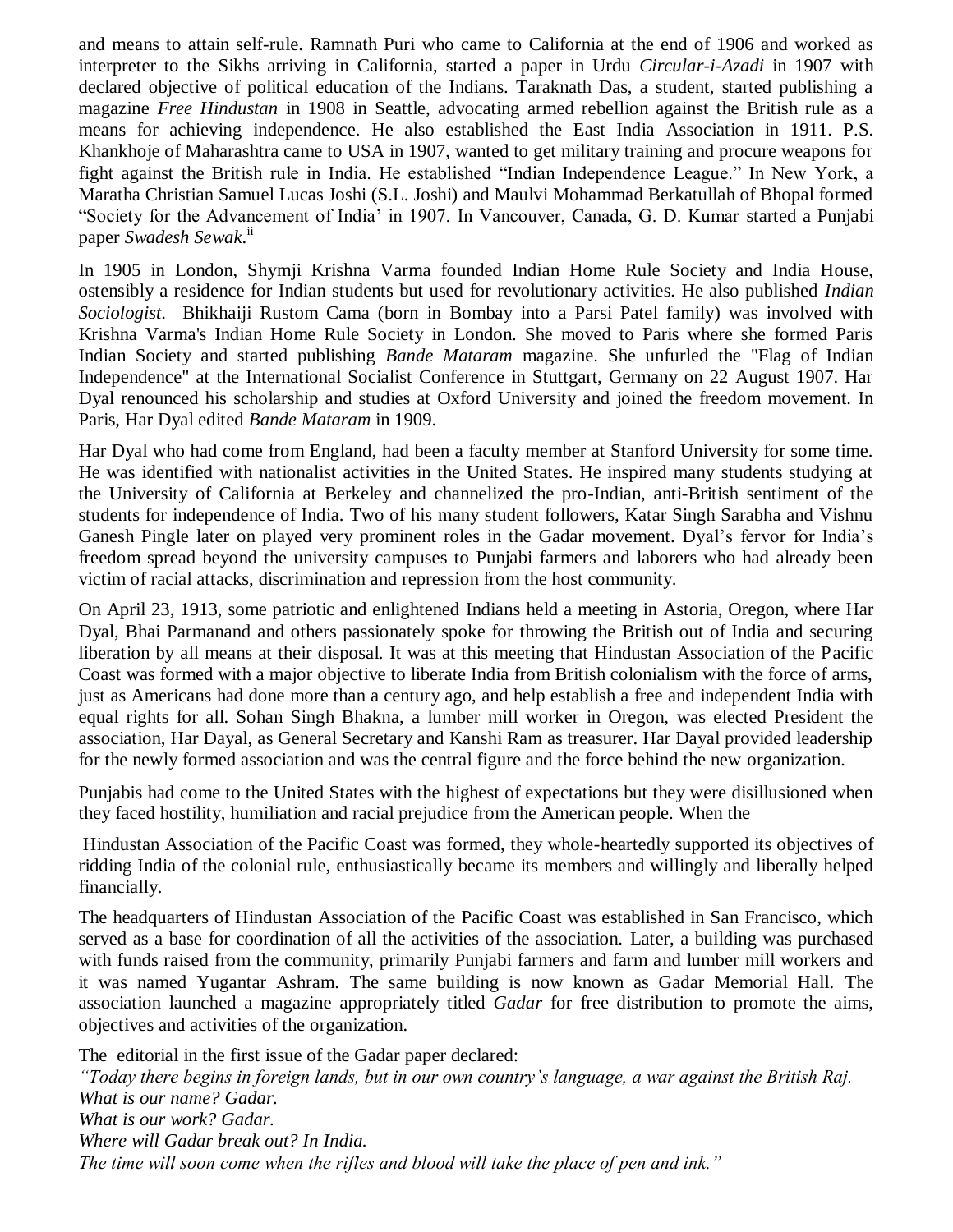Gadar literally means revolt or mutiny and was published in Urdu, Hindi, Punjabi, among other languages. It carried articles on the conditions of the people of India under British rule and also on problems of racial prejudice and discrimination against Indians in the United States. The magazine contents expressed community"s pent-up anger and suppressed feelings and exhorted like-minded people to join the association. Through the magazine, the Indian people were called upon to unite and rise up against the British rule and throw them out of India. The activities of the association were intense and incessant. The Gadar magazine became very popular among Indians and over a period of time, the Hindustan Association of the Pacific Coast itself became known as the Gadar Party.

"The first issue of the journal Gadar was in Urdu and was published on November 1, 1913. An edition of the journal was brought out next month in Gurmukhi and in May 1914 a Gujrati edition of the journal was also published."<sup>iii</sup> Within a short period of time, the magazine became sought-after periodical for revolutionary and patriotic ideas. Besides Gadar, the group brought out various publications to raise the consciousness of the Indian people for revolt against the British.

Gadar literature was sent to Indian revolutionaries in India, Europe, Canada, The Philippines, Hong Kong, China, Malysia, Singapore, Burma, Egypt, Turkey, and Afghanistan. In a short period of time, publications from the *Yugantar Asram* became very popular. The British government got alarmed and used every means to stop the circulation of *Gadar* and other such publications, particularly in India. The magazine, being the principal patriotic literature, reached many people; even if one copy reached India or to a fellow revolutionary elsewhere, multiple copies were made for circulation.

The visible effects of the Gadar publications started to manifest in India and abroad. Many committed volunteers opened branches of the Gadar party in other countries and worked tirelessly to promote the objectives of the party. They had imbibed the fire and zeal of revolutionaries and were motivated to fight for freedom for their motherland. The movement became the symbol of political consciousness of the overseas Indians. The influence of the Gadar movement was so powerful that when called upon, many overseas Indians returned to India to fight for India"s freedom.

The British government became alarmed at the popularity of the Gadar movement and free accessibility and availability of the "seditious" literature. They used every means to stop its circulation, particularly in India. They also tried to suppress the Gadar movement and had hired agents to penetrate the Gadar party and watch their activities. The British were convinced that removal of Har Dyal would bring an end to the revolutionary movement. Under pressure from the British Indian Government, Har Dyal was arrested by the U.S. Government, but later released on bail on March 24, 1914. Har Dyal jumped the bail and left for Switzerland and from there, he went to Germany.

The sudden departure of Har Dyal did create some vacuum in the organizational structure of the association but it did not cause the demise of the organization. The seed of revolt that Har Dyal sowed, had developed into a formidable organization. Many committed and dynamic volunteers continued to work tirelessly and pursued the planned activities of the association. Ram Chandra Bharadwaj became president of the Gadar party and also the editor of the Gadar magazine.

Indians in Canada were very unhappy with the new laws which effectively prevented Indian immigration from India. An enterprising and resourceful Indian in Singapore, Gurdit Singh, chartered a Japanese vessel *[Komagata Maru](http://www.thefullwiki.org/Komagata_Maru)* to comply with the Canadian exclusion laws and brought 376 passengers in May 1914. The Canadian government refused disembarking of the ship at Vancouver. The Indian community in Canada was outraged, rallied in support of the passengers and sought legal recourse. After a twomonth legal wrangling, only 24 passengers were allowed to immigrate and the ship was forced to return to India on July 7. The action of the Canadian government created bitterness, frustration and vengefulness not only among the passengers but also among the Indian people in Canada and the US. On reaching Calcutta on September 29, 1914, the British Indian government wanted to transport the incoming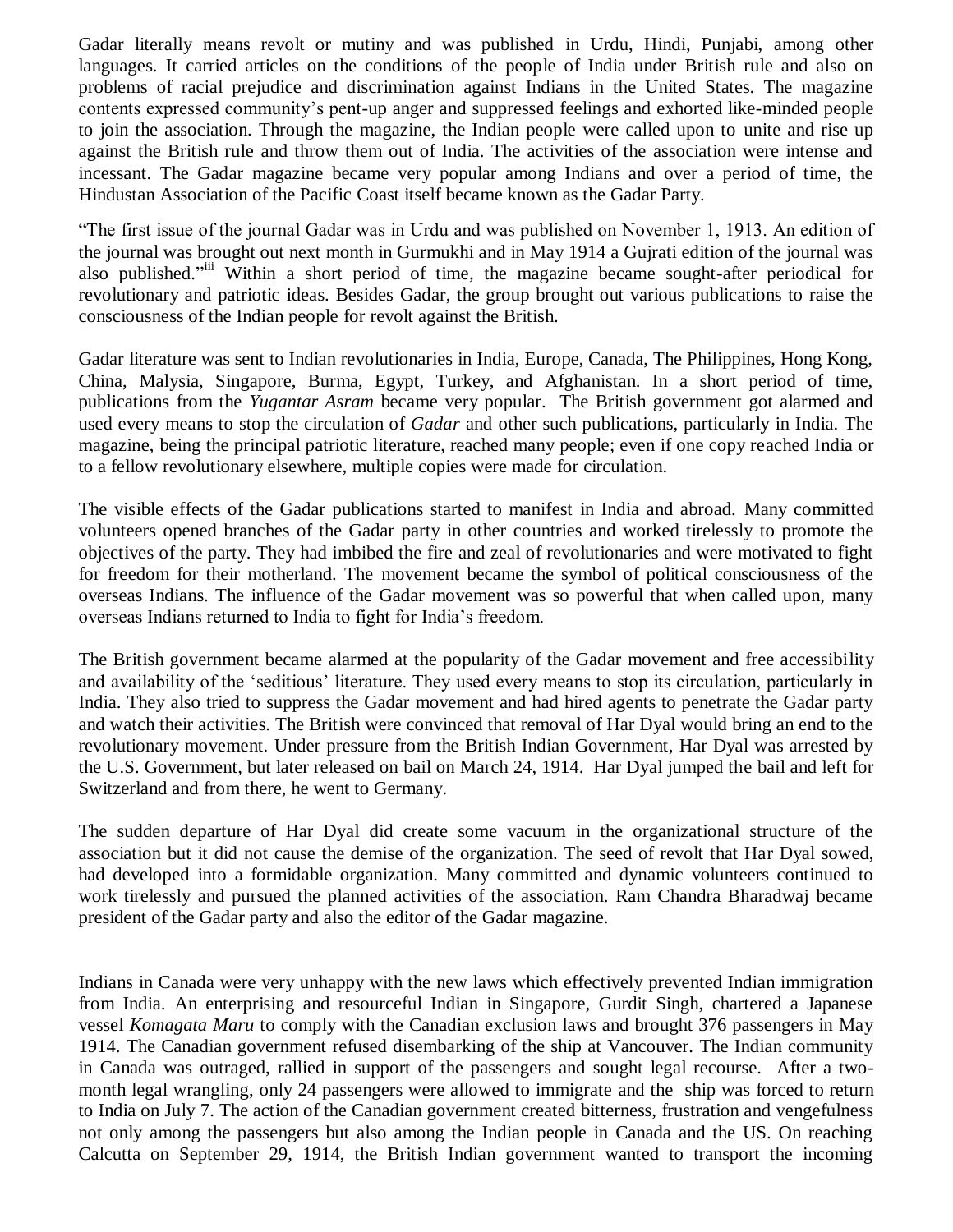passengers to Punjab while most of the passengers wanted to stay and find employment there. When the arriving passengers refused to board the special train for Punjab, the police opened fire on them resulting in several fatalities. The police also arrested over two hundred passengers and put them in Jail. The brutal treatment of the returning passengers generated a wave of resentment against the British government and encouraged more Indians in North America to join the Gadar party.

The Hindustan Association of the Pacific Coast was still new when in August, 1914, World War I broke out, in which Germany fought against England. The Germans offered the Indian Nationalists (Gadarites) financial aid to buy arms and ammunitions to expel the British from India while the British Indian troops would be busy fighting war at the front. The Gadarites started an energetic campaign to mobilize the overseas Indians in Singapore, Burma, Egypt, Turkey and Afghanistan and particularly Punjabis in Canada and the United States. They drew plans to infiltrate the Indian army and excite the soldiers to fight – not for the British but against the British Empire – and free India from the shackles of British imperialism. The Gadarites inspired thousands of Indians to go to India to launch a revolution.

The German government had great sympathy with the Gadar movement because the German government and the Gadarites had the British as their common enemy. In September 1914, Indians formed Berlin Indian Committee (also known as the Indian Revolutionary Society) members of which were Har Dyal, Virendra Nath Chattopadhyay (younger brother of politician-poetess Sarojani Naidu), Maulvi Barkatullah (after his death, he was buried near Sacramento), Bhupendra Nath Datta (brother of Swami Vivekananda), Champak Raman Pillai (a young Tamilian) and Tarak Nath Das (a foundation is named after him in Columbia University, New York). The objectives of the society were to arrange financial assistance from German government for revolutionary activities and propaganda work in different countries of the world, training of volunteer force of Indian fighters and transportation of arms and ammunitions to reach the Gadarites for a revolt against the British Government in India.

The Indian Revolutionary Society in Berlin successfully arranged substantial financial aid for the Gadarites from Germany. The German Embassy in the United States engaged a German national to liaison with the Gadar leadership in San Francisco. Several ships were commissioned or chartered to carry arms and ammunitions and batches of Indian revolutionaries to India.

The Gadarites also sought help from anti-British governments in other countries. In December 1915, they established a Free Hindustan government-in-exile in Kabul, Afghanistan, with Raja Mohinder Pratap as President, Maulavi Barkatullah as Prime Minister and Champakaran Pillai as Foreign Minister. The government-in-exile tried to establish diplomatic relationships with countries, such as Turkey, Germany, Japan, and others, opposed to the British in World War l. The Gadarites established contact with the Indian troops at Hong Kong, Singapore, and in some other countries and hoped for their participation in the uprising against the British.

The British Government tried to suppress the Gadar Movement and had hired agents to penetrate the Gadar party almost from the beginning. Har Dyal used the columns of *Gadar* to caution his compatriots against British spies. The traitors of the Gadar movement leaked out the secret plans to British spies who diverted ships carrying arms and ammunitions to elsewhere. Germany was originally planning to send more ships carrying arms and ammunition to India, but lost interest in the venture after seeing the fate of the original vessels.

Before leaving for India, the Gadarites had hoped that the embers of freedom had caught fire in India too and Indians were ready for a revolution. So when the World War l provided a golden opportunity for them to attain their goal, they hurried homeward for rebellion and overthrow of the British Government. The irony of that valiant effort was that while the Gadarites had gone to India to fight readily for the freedom of their motherland, the Indian political leadership openly and willingly co-operated with the British, thereby prolonging India"s serfdom. While the overseas Indians prayed in Gurudwaras and temples for the success of the Gadarites" mission, the people in India flocked to Gurudwaras and temples to pray for the victory of the British!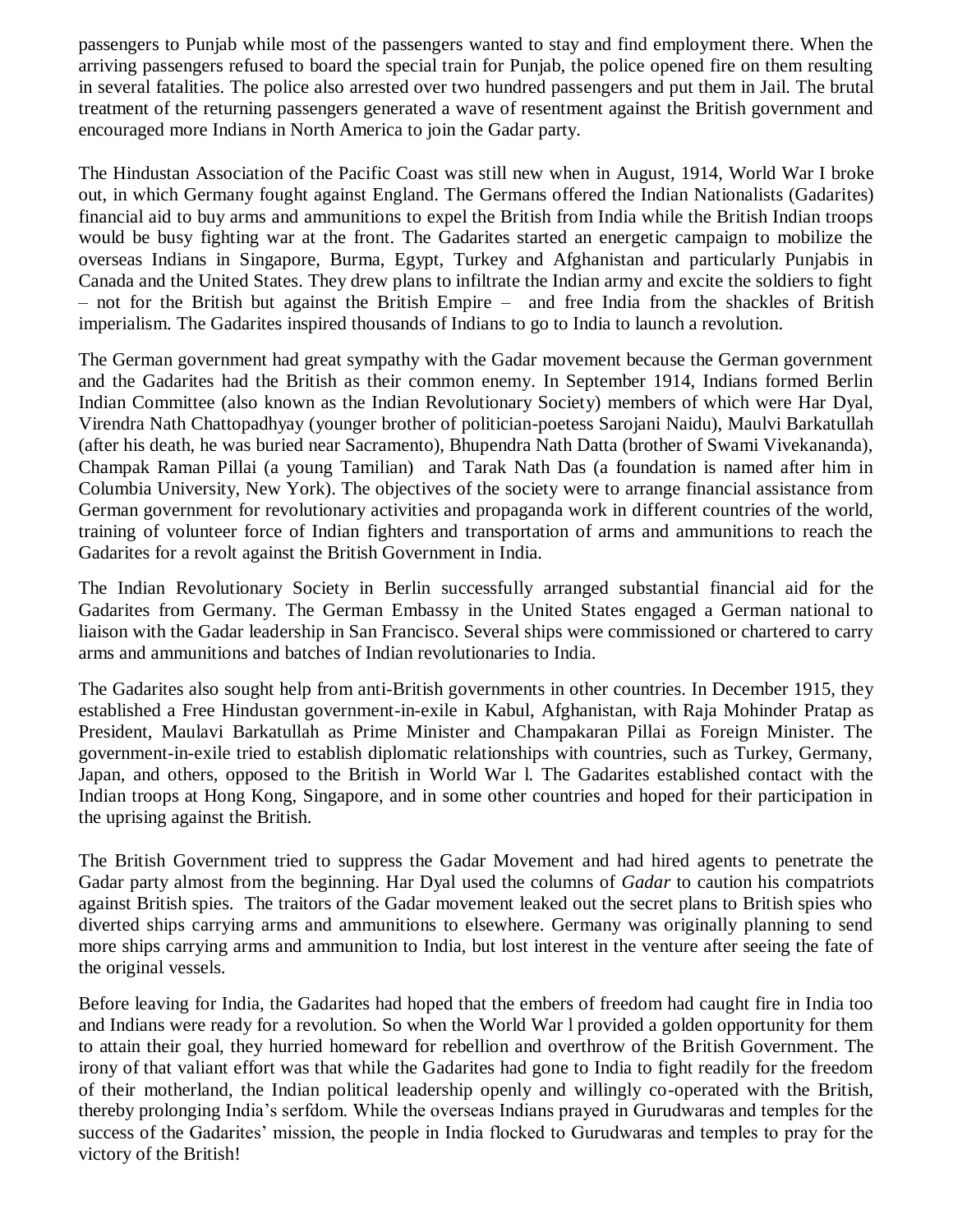Many Gadarites who reached India before the end of 1914, found no arms to start rebellion. A number of Gadarites including Sohan Singh Bhakna, president, and Kesar Singh and Jawala Singh, vice presidents were taken captives on reaching India while Kartar Singh Sarabha, V.G. Pingle and several others were able to evade arrest. An estimated 8000 Overseas Indians left for India from 1914-18, about 3000 were intercepted; more than 300 were put in jails while many more were restricted to their villages.<sup>iv</sup>

Kartar Singh Sarabha and other Gadarite leaders had come to India to overthrow the British rule and wanted to unite and work with all those forces that were working to liberate India. They made alliance with well-known revolutionaries in India such as Ras Behari Bose. They organized meetings to plan for the revolution, procure arms and arrange funds to carry out propaganda and other activities for the achievement of their goal. Since many Gadarites were retired military soldiers, they planned to infiltrate into various units of the armed forces, established contacts with their colleagues still working in the armed forces and incited them to revolt and become part of the rebellious force to liberate India. The Gadarites" plan included recruiting new people to join them, looting military arsenals, making bombs and robbing government treasuries. Most of the plans of the Gadarites either failed or were foiled by the British agents and by the end of February 1915, most of the Gadar activists were taken captives.

The Gadarites were prosecuted in batches by the Special Tribunal in what are known as Lahore conspiracy trials. As many as 46 including Kartar Singh Sarabha and Vishnu Ganesh Pingle were given death sentences, 69 were imprisoned for life and 125 were given varying terms of imprisonment<sup>v</sup>. In the United States too, several Gadarites and their German supporters, were prosecuted in the San Francisco Hindu German Conspiracy Trial (1917-18). Twenty-nine "Hindus" and Germans were convicted for varying terms of imprisonment for violating the American Neutrality Laws<sup>vi</sup>.

The Gadarites had a flame of liberty lit in their hearts, and did not hesitate to make any sacrifice for the cause of freedom, dignity and prosperity of their motherland. They fought valiantly for their cause. Although the movement did not achieve its stated objective, but it had awakened the sleeping India and left a major impact on India"s struggle for freedom. The heroism, courage and sacrifices of the Gadarites inspired many freedom fighters to continue their mission.

A prominent Indian writer, Khushwant Singh, wrote in Illustrated Weekly, on February 26, 1961, *"In the early months of World war I, an ambitious attempt to free their country was made by Indians living overseas, particularly in the United States and Canada. Although the overwhelming majority of the Gadrites were Sikhs and the centers of revolutionary activity were the Sikh temples in Canada, the United States, Shanghai, Hong Kong and Singapore, many of the leaders were of other parties and from different parts of India, Hardyal, Ras Bihari Bose, Barkutullah, Seth Husain Rahim, Tarak Nath Das and Vishnu Ganesh Pingley. …… The Gadar was the first organized violent bid for freedom after the uprising of 1857. Many hundreds paid the ultimate price with their lives."*

*Inder Singh is Chairman of GOPIO, Global Organization of People of Indian Origin. He was GOPIO President from 2004-09. He is chairman of Indian American Heritage Foundation. He was NFIA president from 1988-92 and chairman from 1992-96. He was founding president of FIA, Southern California*. Inder Singh can be contacted by telephone at 818-708-3885 or by email at [indersingh-usa@hotmail.com.](mailto:indersingh-usa@hotmail.com)

 $\overline{a}$ 

<sup>i</sup> *Gadar spelled same way as in Gadar Syndrome by Mark Juergensmeye, Indian Immigrants in USA by P Vatma* 

ii *Ghadar Movement, Harish K Puri, ch 4*

iii *Ghadar Revolution in America, Anil Ganguly*

iv The Role of the Ghadar Party in the National Movement by G.S. Deol, pp 106-107

<sup>v</sup> *Ghadar Movement, Harish K Puri, pp 131*

vi *[www.sikhpioneers.org](http://www.sikhpioneers.org/)*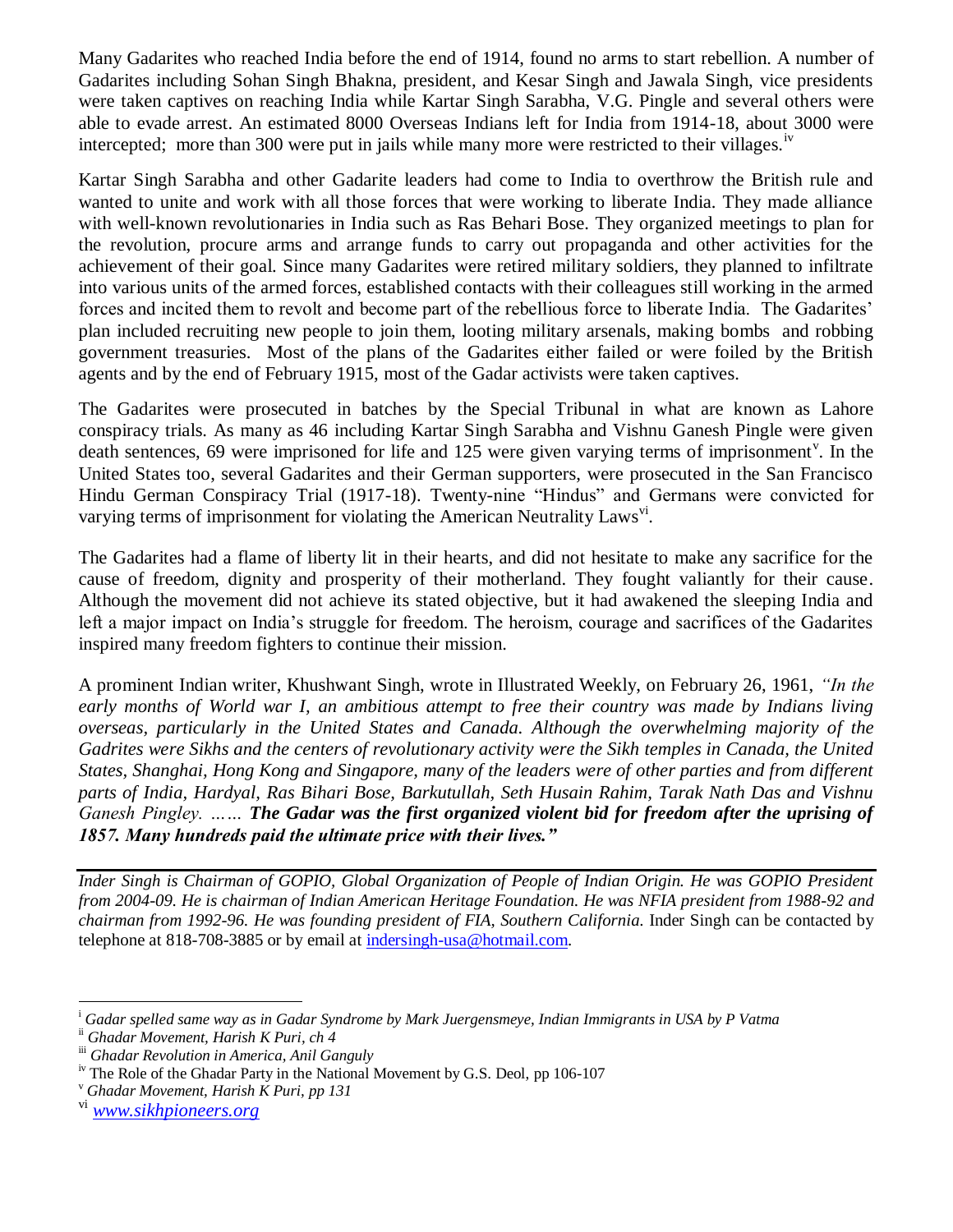# **Gadar Memorial Hall, San Francisco**

The Hindustan Gadar Party, when founded in 1913 to join in the struggle for India"s independence, started its operation from 436 Hill Street, San Francisco. Its original home was known as "Yugantar Ashram" and it was from here that the freedom fighters of the Hindustan Gadar Party, also known as "Gadri Babas" were active from 1913 to 1917. It was from this place that they would organize and launch a revolution and publish a powerful weekly paper called "Gadar" to propagate the cause of Indian independence. The Party"s Headquarters subsequently moved to "5 Wood Street", the present location. The activities of the Gadar Party were so intense, its popularity instantaneous, the edifice soon came to be called "Gadar Ashram".

The three-storeyed building that preceded the present structure served several functions. Imbued with the spirit of revolution, it provided an environment for thinkers, activists and volunteers who came to live, work, organize and help run a printing press that sent their messages around the world. It remained their venue for all-important public and secret meetings. So powerful was its influence that in August 1914, when the Party called on overseas Indians to return to India to fight for its freedom, most living in North America heeded the call and no fewer than 8,000 of them were said to have returned to India to take part in the revolution. Because of the strong British vigilance, most of them were captured *en route* or upon return, many of them sent to jail, some killed or hanged. But their determination, courage and sacrifice inspired thousands others to join in and continued to carry out their mission.

#### **The Gadar Building is now the living symbol of the glorious sacrifices of martyrs of the freedom and those who struggled for India's freedom**.

After India won its freedom, the Ashram along with its belongings including some historical records etc. was handed over in 1949 to the Government of India through the Indian Consulate. However, *de jure* transfer was effected in June 1952. The building, at that stage, was about 30 years old and it was very much in a dilapidated condition. Efforts were made from 1952 onwards to set up a suitable memorial, by the local Indian community and the Government of India, the latter sanctioning US\$ 83,000 for the restoration work. The ground breaking ceremony for the restoration of the Building was performed by Sardar Swaran Singh, the then Minister of External Affairs in September 1974. The Gadar Memorial was finally inaugurated by Shri T.N.Kaul, at that time India"s Ambassador to US in March 1975.

#### *(From University of California, Berkley website)*

 $\overline{a}$ 

Most of the funds to construct the Ghadar Memorial Library came from Punjabis living in California. (Prof. Mark Juergensmeyer, University of California, Santa Barbara "The Gadar Syndrome: Ethnic Anger and Nationalist Pride").



Gadar Hall, 5 Wood Street, San Francisco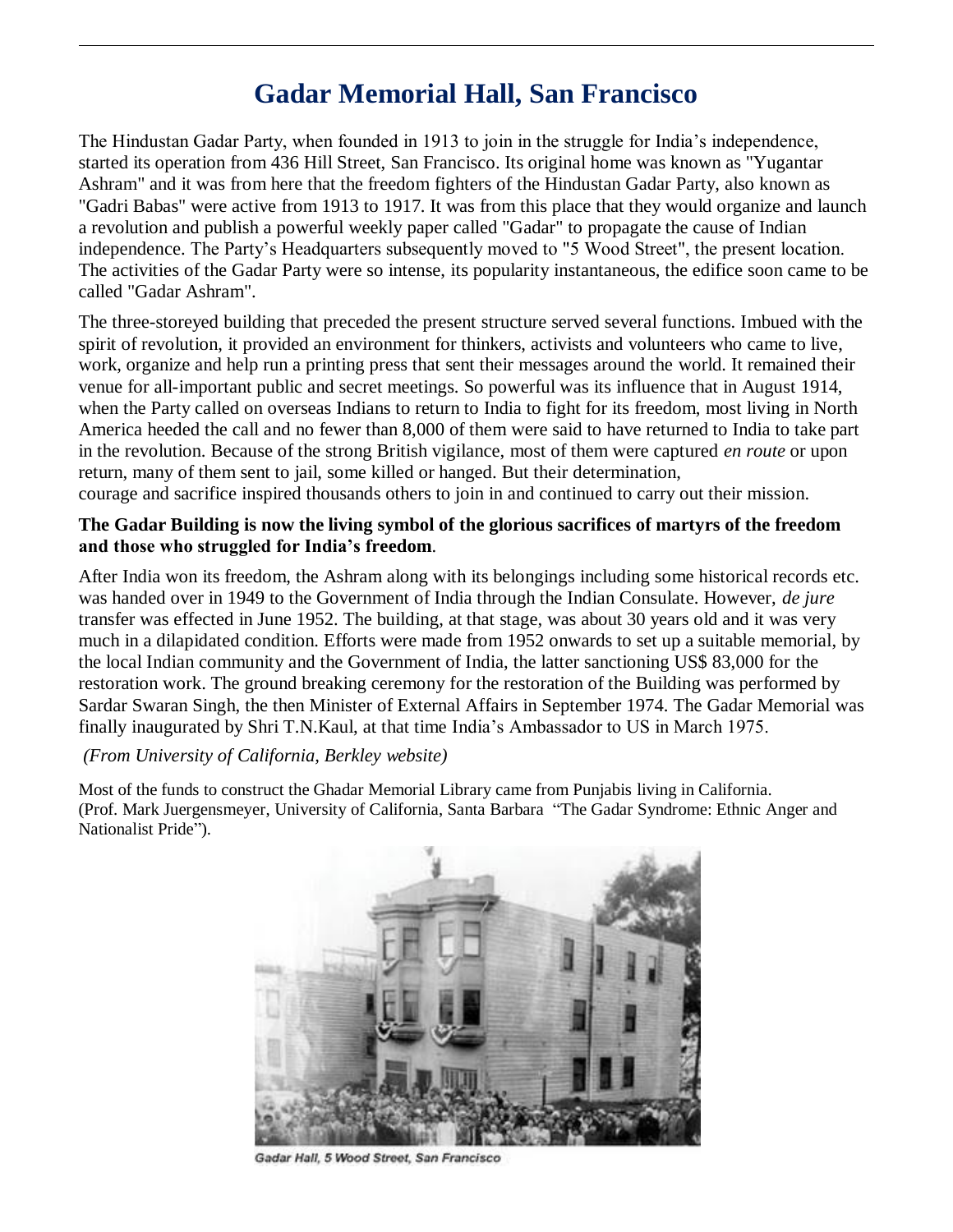### **We Owe Them a Debt of Gratitude**

 $\overline{a}$ 

*By Rajen Anand*

There are over two million Americans of Indian origin in the United States enjoying their personal freedom and reaching new heights of prosperity. They have become a part of the American society and most of them have realized the American dream. It was a smooth journey for them from India to America, free of any hurdles or difficulties. Today, the Indo-Americans are among the most educated and highest paid foreign-born professionals. According to census estimates, these immigrants have a per capita income higher than the national average. In business, professions and even in politics, the Indo-Americans have made great strides and are considered the most successful minority in the US.

But it was not always like that. Before India gained independence from Britain, very few Indians were allowed to leave India. The 1900 census counted 2, 050 East Indians in this country. By the fall of 1907, several hundred Indians came to Bellingham area of Washington State to work in lumber mills. Although most of the early immigrants from India were Sikhs, they were all lumped together as Hindus. An editor of a local newspaper wrote, "the *Hindu* is not a good citizen. It would require centuries to assimilate him, and our country need not take the trouble."

Thrown out of their homes, deprived of their belongings, kicked and beaten, these pioneers did not succumb to racism or blatant discrimination. Despite constant humiliation, the early immigrants from India went on fighting for their civic rights and rights to citizenship. As they became organized, they pooled their efforts to ensure their survival. Soon many associations were formed. Association of America under the leadership of Dalip Singh Saund, Indian League of America led by J. J. Singh and India Welfare League headed by Mubarak Ali Khan made concerted efforts to amend immigration laws to make Indians eligible for U.S. Citizenship. Their hardship, determination, and collective resolve made them successful in gaining acceptance in the United States and open doors for all of us to come here.

A group of them organized the Gadar (revolutionary) Party in March 1913 in Astoria in the state of Washington to raise the consciousness of the Indian people to revolt against the British Empire. They made a clarion call for the Gadar army and pleaded with people to go back to India and fight for freedom. "Come brothers, you have earned plenty of dollars. Take the ship back to our motherland and

raise the banner of revolt," stated a flyer announcing a meeting to be held in Stockton in February 1914. At this meeting, an Indian freedom flag was unfurled. Oaths for freedom and equality were administered. Leaving their comfortable lifestyle in the United States, many of these people left for India. Among them was Kartar Singh Sarabha who with some of his friends left United States in 1914. He worked with other revolutionaries such as Vishnu Ganesh Pingle, Shachidra Nath Sanyal and Ras Behari to incite people India to fight for their freedom. The British government hanged over 400 gadar freedom fighters, including Kartar Singh Sarabha. Sarabha was one of the great heroes of the Gadar movement. At his trial in the court, he accepted his role in the movement and proudly proclaimed he did everything with a sense of responsibility. He considered his duty to rouse people against the British slavery. His calling the army to rebel, preparing national flags and performing other revolutionary acts were his way of fulfilling his inalienable birth right to see India become independent and free.

The sacrifices made by these early immigrants from India have paved the way for many of us to come to the United States. We could not have dreamed of coming to this country if India were not free and these people had not fought for gaining citizenship of the United States. As we enjoy the American dream sitting in our palatial homes and leading a prosperous life, we must remember that we owe a debt of gratitude to these pioneers. We must also think of what legacy we are going to leave for the next generation.

*Rajen Anand is head of the USDA Center for Nutrition Policy and Promotion in Washington DC. He served in this capacity in the Clinton Administration also from 1995-2000. He served as President of the NFIA.*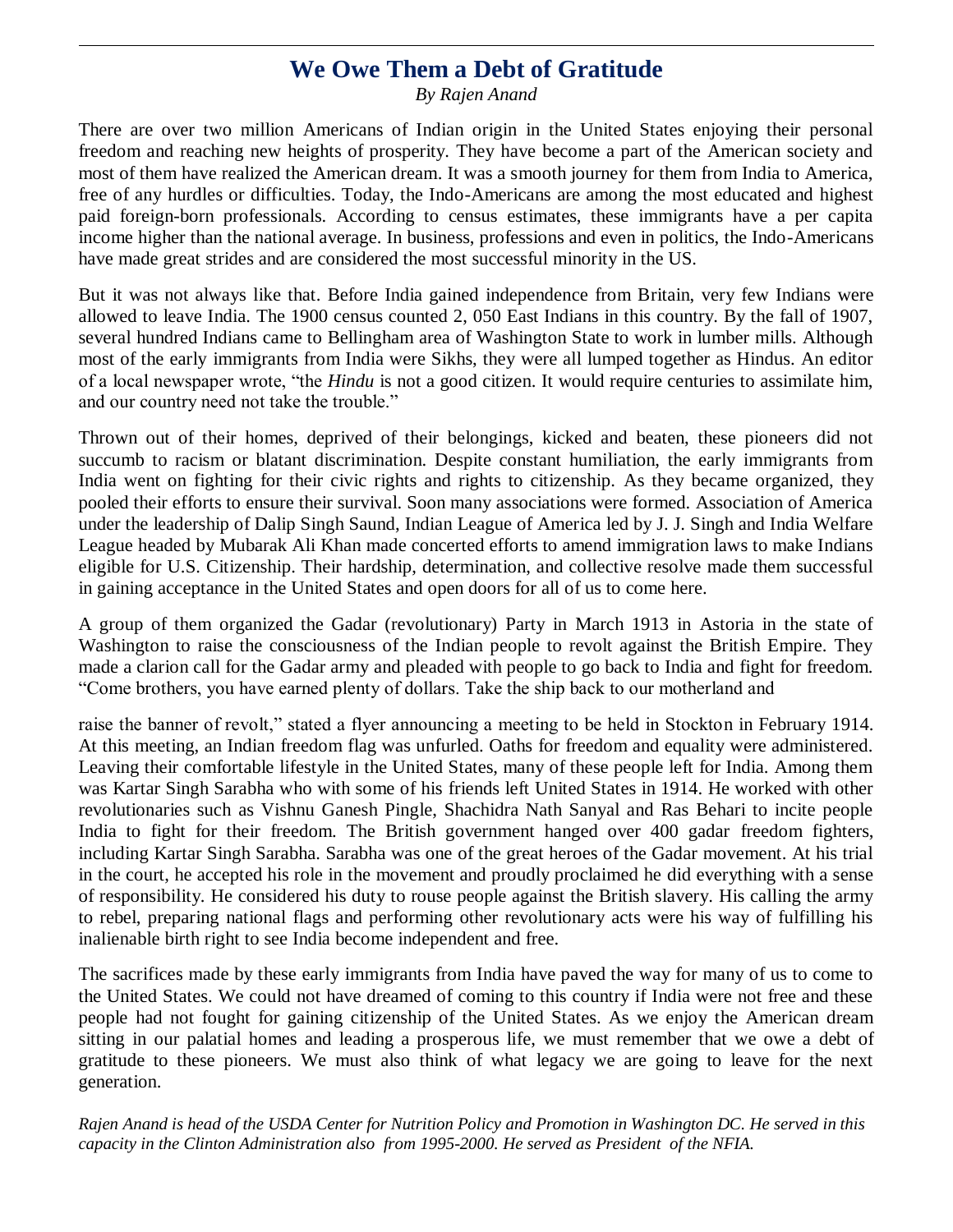## **Gadar Movement: Significance and Importance** *By Ted Sibia*

 $\overline{a}$ 

The significance and importance of the Gadar Party reaches deep into the roots of North America in the early twentieth century, 1913-1915 more specifically. The political and social turmoil in India was felt worldwide but it was felt most by a unique group of individuals in Northern California that proceeded to create this revolutionist idea. This idea was known as the Gadar Movement. The Gadarites, leaders of the Gadar movement, were enlightened individuals who had the wisdom of their times and the courage to speak it. People from all over the world come to the United States of America in search of freedom, liberty, and pursuit of happiness. These gadarites had made it to the United States and were doing well here, but they did not forget about the dilemma of their fellow countrymen. This was an unprecedented event in the history of United States of America, that the immigrants living here went back to their home country and laid their lives to free their home country from the foreign empire.

The word Gadar means mutiny or revolt, and it was the radical Punjabi men who used this name as a means to renew the spirit of rebellion. They founded a paper called Gadar that was first published on 1 Nov. 1913. The inaugural issue explained the purpose of the party: "Today in a foreign country, but in the language of our own country, we start a war against the British Raj. What is our name? Gadar. What is our work? Gadar. Where will Gadar break out? In India. The time will come when rifles and blood will take the place of pen and ink."

These Gadarites were immigrants in America, contributing to its economy. The world has seen shiploads of people coming to America, but not ship loads going away from America with their own free will. They were influenced by the revolutionary war that America had fought against the British. Due to the economic depression in the United States during those times, the European Americans started blaming Asian (Indian, Chinese, Japanese) immigrants influx for the hard times. So the Asian immigrants were ill treated. There were riots and the Asian immigrants suffered life and property losses. Whereas the Japanese and Chinese governments worked with the American government to compensate for the losses, the British Indian Government did not care less. This further strengthened the Indian Immigrants' urge to free their home country from the foreign blood. These Gadarites were among the first Indians who came to America, so they are the founding fathers of the Indian American community.

Unfortunately, everyone back in India did not share the thoughts and ideas expressed by the Gadarites. People did not realize that they had a slight advantage over the British as long as they stayed unified. Prominent leaders and spokesmen such as Congress members Moti Lal Nehru, and Mahatma Gandhi were aiding the British in recruiting soldiers. The native kings and princes, in whom gadarites put so much faith, turned out to be stooges of the British. Religious leaders issued fatwas against them, excommunicated and expelled them from their faith, branded them traitors. Gurdwaras and temples, churches and mosques were all filled with those who prayed for the victory of the British. In spite of all odds, some brave people escaped the British net and reached their destination. They tried to organize the workers, made contracts with soldiers in various barracks. They also made alliances with revolutionaries in other states. After establishing contacts with many soldiers a date was fixed to launch a revolt. But some spies among them betrayed them. And they along with many soldiers were arrested. Even so, there were several regiments outside India who did revolt.

The Gadar party continued to support Indian independence until 1947, when it was disbanded and it turned all its assets over to the new Indian government. The Gadar movement failed, but the fire of desire for freedom lived on. Without the struggles of those few men, independence and liberty would not have reached India as soon as it did.

To learn more about the Gadar movement and the Gadar party, there is an extensive Gadar collection at UC Berkeley"s Bancroft library. A trip or tour to this library can be easily arranged. Information can be found on UC Berkeley"s web site. Also, a large amount of information about the Gadar movement can be accessed via T. Sibia"s web site http://www.sikhpioneers.org.

*Ted (Tejinder Singh) Sibia died on March 6, 2008*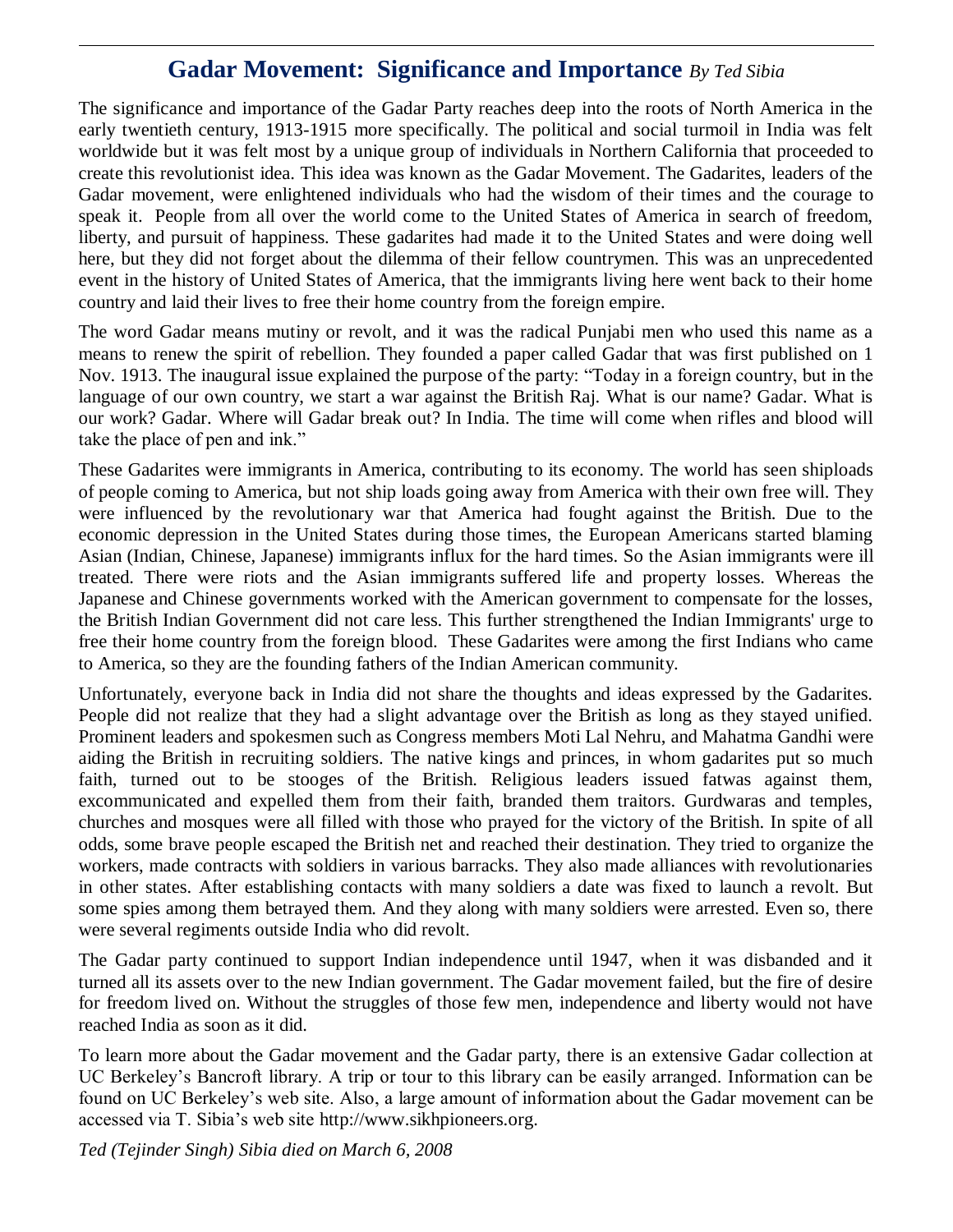# **The Gadar Centennial Commemoration**

# **List of Gadarites Sentenced in Hindu Conspiracy Trial, San Francisco to varying terms of imprisonment**

*1.* Gobind Behari Lal *Later won Pultizer Prize as science editor of San Francisco Examiner*  2. Bhagwan Singh *Second President of Gadar Movement* 3. Taraknath Das *Later became professor in Columbia University, New York* 4. Bishan Singh Hindi 5. Chandra Kanta Chakravarty 6. Dhirendra Kumar Sarkar 7. Godha Ram 8. Gopal Singh 9. Iman Din 10.Mahadeo Abaji Nandedkar 11.Munshi Ram 12.Naranjan Das 13.Nidham Singh 14.Santokh Singh

# **List of Gadarites sentenced to death, but later commuted to life imprisonment in the Andamans:**

- 1. Balwant Singh
- 2. Harnam Singh
- 3. Hirday Ram
- 4. Jagat Ram

 $\overline{a}$ 

- 5. Kala Singh
- 6. Kesar Singh
- 7. Khushal Singh
- 8. Nand Singh
- 9. Nidhan Singh
- 10. Bhai Parmanand
- 11. Shri Parmanand
- 12. Pirthvi Singh
- 13. Ram Suran Das
- 14. Rulia Singh
- 15. Sawan Singh
- 16. Sohan Singh Bhakna, First president of Gadar Movement
- 17. Basawa Singh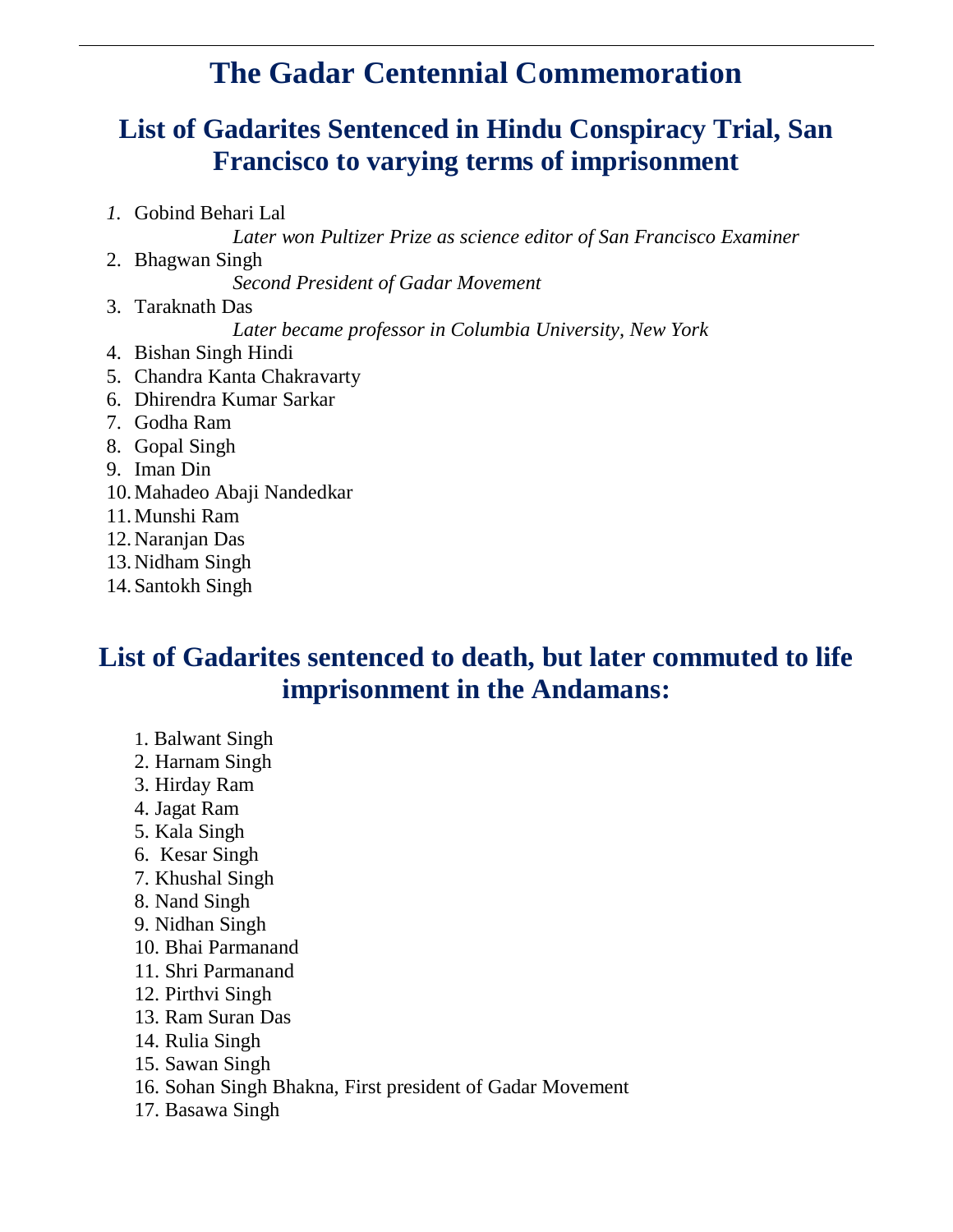# **List of Gadarites Sentenced to Death and Hanged**

- 1. Kanshi Ram (Pandit) of Marali, Police Station Morinda (Ropar)
- 2. Rahmat Ali Faqir of Wazidke (Patiala)

 $\overline{a}$ 

- 3. Bakhshish Singh son of Dewa Singh of Khanpur (Ludhiana)
- 4. Jewan Singh son of Wazir Singh of Dhulesinghwala (Patiala)
- 5. Lal Singh son of Daya Singh of Sahababana, Sahnewal (Ludhiana)
- 6. Dhian Singh son of Karam Singh of Umarpura, Ajnala (Amritsar)
- 7. Jagat Singh of Wanjhal, Raikot (Ludhiana)
- 8. Bhagat Singh alias Ganda Singh son of Jawala Singh of Kachar BHan, Zira (Ferrozepur)
- 9. Surjan Singh son of Butra of Fatehgarh (Hoshiarpur)
- 10. Babu Ram son of Gandhi of Fatehgarh (Hoshiarpur)
- 11. Nama son of Gopal of Fatehgarh (Hoshiarpur)
- 12. Arjan Singh alias Sajjan Singh of Khokrana, Moga (Ferozepur)
- 13. Balwant Singh alias Banta Singh son of Buta Singh of Sangwal, Kartarpur (Jalandhar)
- 14. Harnam Singh son of Arura of Bhatti, Goraya (Sialkot)
- 15. Bakshish Singh son of Santa Singh of Gilwali (Amritsar)
- 16. Jagat Singh alias Jai Singh son of Arur Singh of Sursingh (Amritsar)
- 17. [Kartar Singh Saraba](http://gadar.homestead.com/Sarabha.html) Raikot (Ludhiana) Joined UC Berkley at age 16, hanged to death at 19.
- 18. Vishnu Ganesh Pingle son of Ganesh Pingle of Talagaon Dhamdhera (Pune)
- 19. Prem Singh son of Jiwan Singh of Sursingh (Amritsar)
- 20. Surain Singh son of Bur Singh of Gilwali (Amritsar)
- 21. Surain Singh son of Ishar Singh of Gilwali (Amritsar)
- 22. Ragho Singh alias Sewa Singh son of Jita Singh of Hans, Jagraon (Ludiana)
- 23. Bir Singh alias Vir Singh son of Buta Singh of Bahowal (Hoshiarpur)
- 24. Ganda Singh alias Bhagat Singh son of Jawala Singh of Kachar Bhan, Zira (Ferozepur)
- 25. Ishar Singh alias Puran Singh son of Sajjan Singh of Dhudike (Ferozepur)
- 26. Ranga Singh alias Roda Singh son of Gurdit Singh of Khurdpur, Kartarpur (Jalandhar)
- 27. Rur Singh alias Arur Singh son of Pal Singh of Sangwal, Kartarpur (Jalandhar)
- 28. Rur Singh son of Samand Singh of Talwandi Dosanjh, Moga (Ferozepur)
- 29. Uttam Singh alias Ragho son of Jita Singh of Hans, Jagraon (Ludhiana)
- 30. Balwant Singh son of Budh Singh of Khurdpur, Adampur (Jalandhar)
- 31. Hafiz Abdulla son of Nizam Din of Jagraon (Ludhiana)
- 32. Mathra Singh alias Shamsher Singh son of Hari Singh of Dhudial, Chakwal (Jhelum)
- 33. Jawand Singh son of Narain Sing of Nangal Kalan, Mahilpur (Hoshiarpur)
- 34. Prem Singh son of Jiwan Singh of Sursingh (Amritsar)
- 35. Inder Singh son of Gurmukh Singh d Padri Kalan, Taran Taran (Amritsar)
- 36. Kala Singh alias Pritam Singh of Jagatpur, Sirhali (Amritsar)
- 37. Chanan Singh son of Bal Singh of Bal Chand, Patti (Amritsar)
- 38. Harnam Singh of Thathi Khara, Taran Taran (Amritsar)
- 39. Atma Singh of Thathi Khara, Taran Taran (Amritsar)
- 40. Banta Singh alias Balwant Singh son of Buta Singh of Sangwal, Kartarpur (Jalandhar)
- 41. Buta Singh so of Sher Singh of Akalgarh Khurd, Raikot (Ludhiana)
- 42. Harnam Singh alias Ishar Das so of Labh Singh of Sahri (Hoshiarpur)
- 43. Challia Ram son of Shankar Das of Sahnewal (Ludhiana)
- 44. Wasawa Singh son of Jhanda Singh of Wara, Nakodar (Jalandhar)
- 45. Narain Singh alias Ram Singh son of Abalu Singh of Balo, Bhatinda
- 46. Narinajan Singh son of Jawal Singh of Sangatpur, Jagraon (Ludhiana)
- 47. Pala Singh son of Jaimal Singh of Sherpur, Jagraon (Ludhiana)
- 48. Mujtaba Hussain alias Mul Chand so of Sajjad Hussain of Jaunpur (U.P.)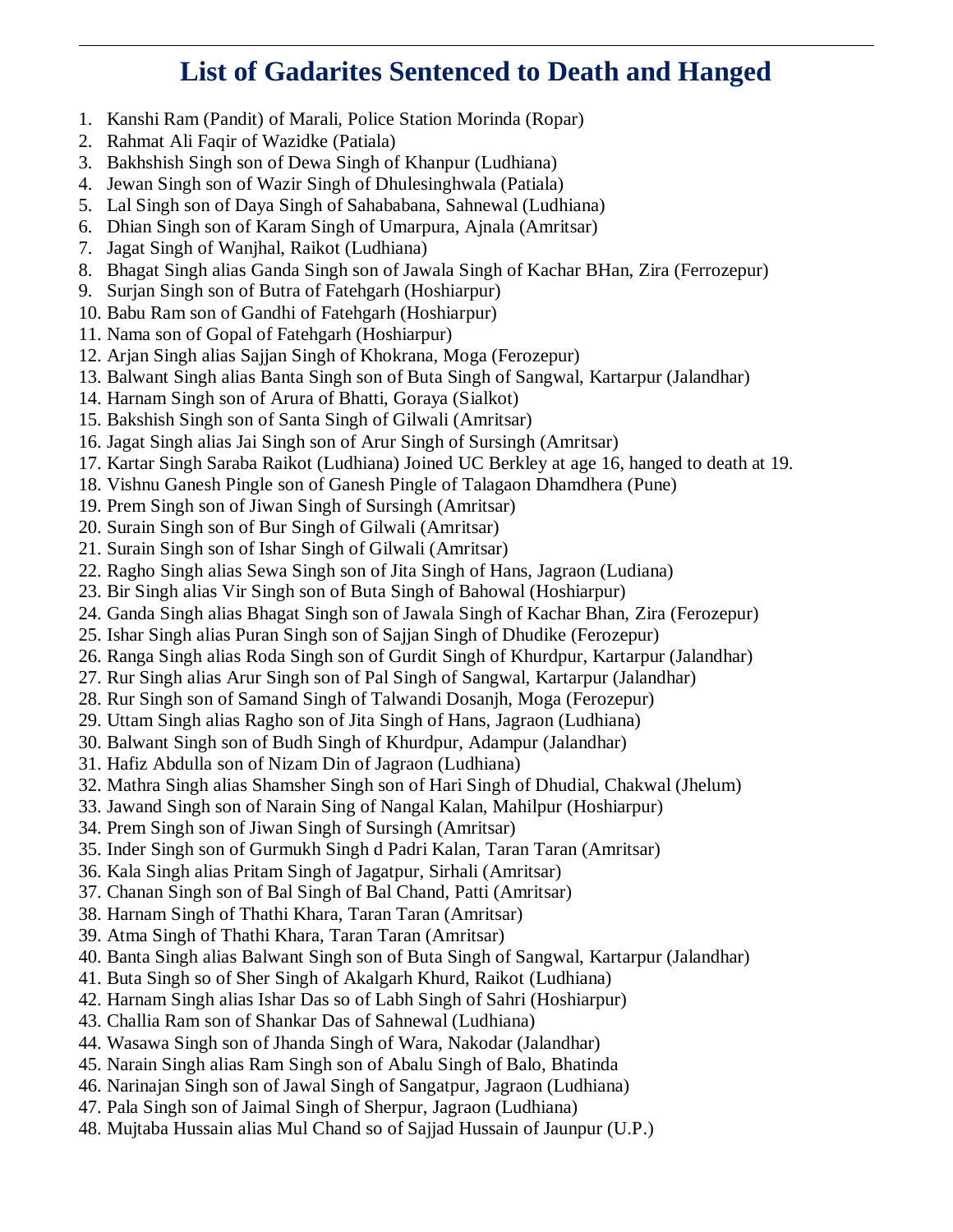### **List of Gadarites sentenced to life imprisonment in the Andamans:**

1. Bhan Singh

 $\overline{a}$ 

- 2. Bishan Singh
- 3. Bishan Singh
- 4. Chuhar Singh
- 5. Gurmukh Singh
- 6. Gurdit Singh
- 7. Hazara Singh
- 8. Inder Singh
- 9. Inder Singh
- 10. Inder Singh
- 11. Jawand Singh
- 12. Jawala Singh
- 13. Kala Singh
- 14. Kehar Singh
- 15. Kharak Singh
- 16. Kirpal Singh
- 17. Lal Singh
- 18. Madan Singh
- 19. Mangal Singh
- 20. Piara Singh
- 21. Puran Singh
- 22. Roda Singh
- 23. Shiv Singh
- 24. Sher Singh
- 25. Udham Singh
- 26. Sant Basakha Singh
- 27. Roor Singh
- 28. Heera Singh
- 29. Arjan Singh
- 30. Attar Singh
- 31. Bagga Singh
- 32. Bishan Singh
- 33. Budha Singh
- 34. Dalip Singh
- 35. Ganda Singh
- 36. Ganda Singh
- 37. Gujjar Singh
- 38. Harbhajan Singh
- 39. Hari Singh
- 40. Harnam Singh
- 41. Harnam Singh
- 42. Harnam Singh
- 43. Inder Singh
- 44. Jagat Singh
- 45. Inder Singh

Note: Property of all the above Gadarites was confiscated by the British Government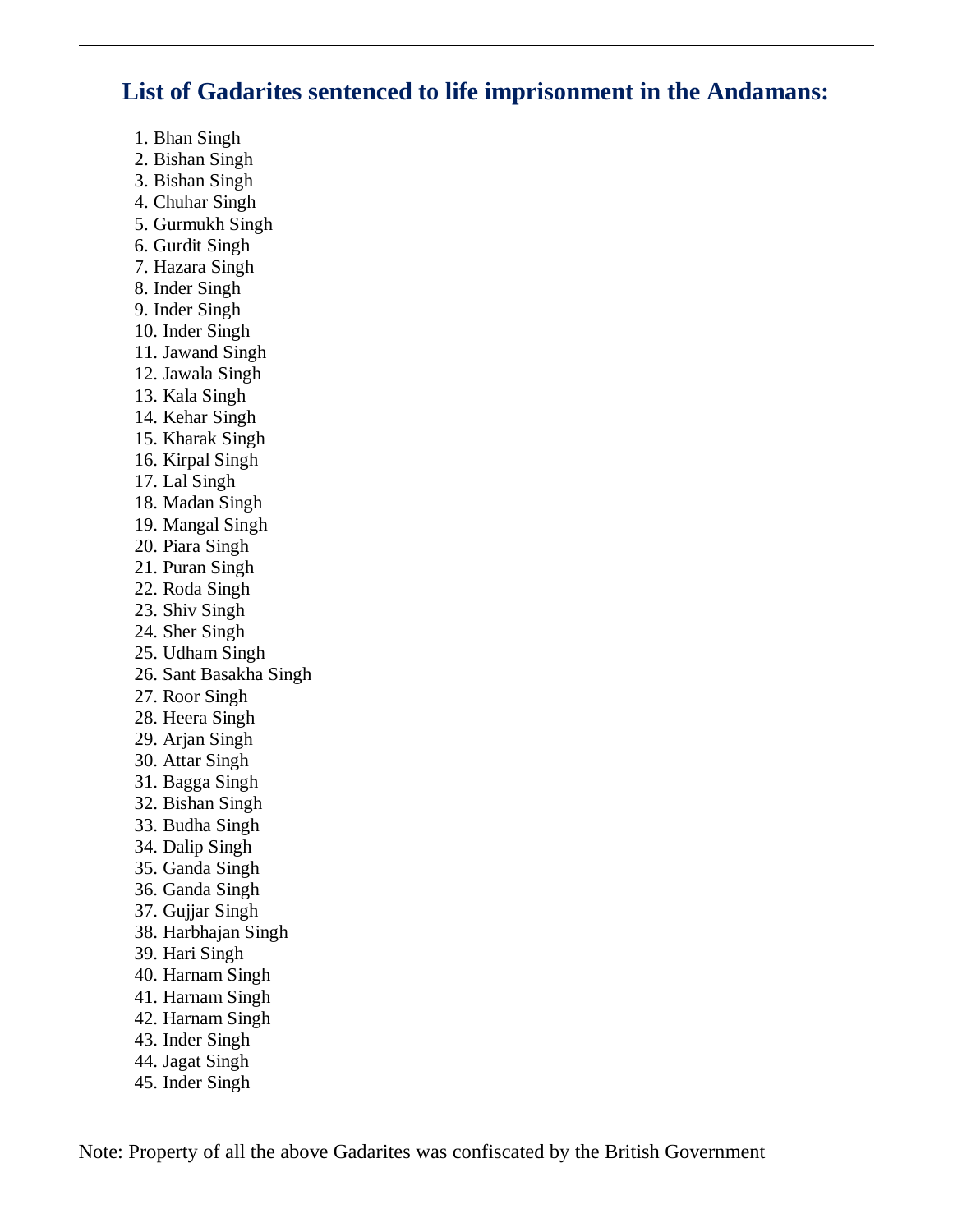# **The Gadar Centennial Commemoration Photos**



 $\overline{a}$ 

Jagat Ram





Piyara Singh

Inder Singh



Nidhan Singh





Sohan Singh

Udanam Singh

The above are among the 5000 who have been imprisoned for life during 1915 and 1916.







Bess Kha Singh

Mangal Singh











Sohan Lal



Gurdit Singh



Jiwan Singh



Kehar Singh Jagat Singh The above are among the  $400$  who have been hanged during  $1915$  and  $1916.$ 



**Tarak Nath Das Sohan Singh Bhakn** Revolutionary intellectual. Founder president of the Ghadr party. Sentenced to two years imprisonment Later on commuted to transportation for life.



Active as a Nationalist in America from 1908. Tried in First Lahore conspiracy case & sentenced to death in the San Francisco Conspiracy case. Took part in hunger strikes in Andeman Cellular Jail Pres of All India Kisan Sabha. Served. 26 yrs in prison in 1940.







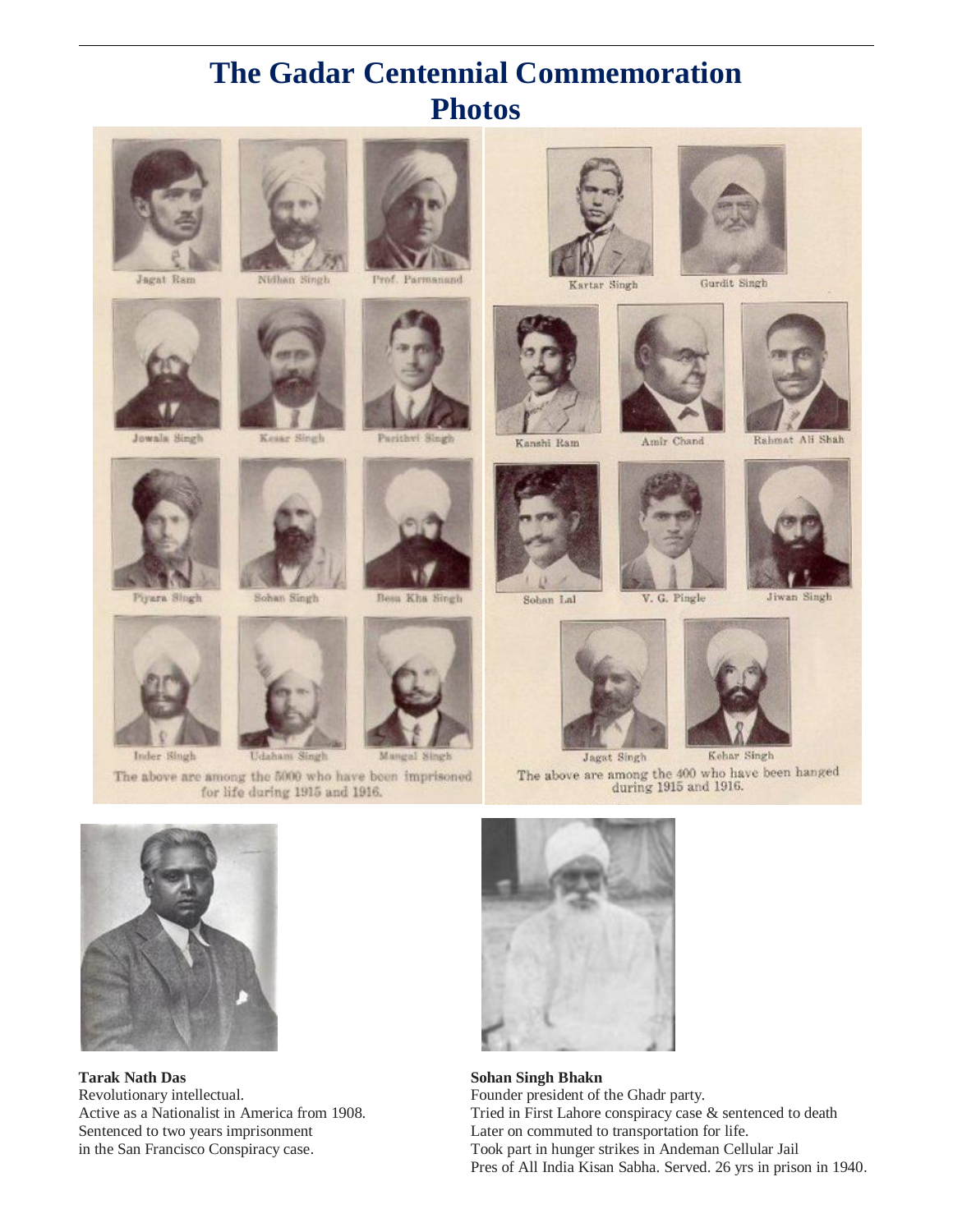# **The Gadar Centennial Commemoration Photos**



**(Sarabha, Ludhiana)** First General Secretary of Ghadr party (1913-14)



**Pandit Kanshi Ram (Marouli, Ropar)** First Cashier of Ghadr party. Accused in Ferozeshah Murder Case. Was hanged on March 27, 1915 in central jail Lahore.

*Photos with compliment of Desh Bhagat Memorial Hall gallery and Sikh Pioneers website.*

**Kartar Singh Lala Hardyal**

 $\overline{a}$ 

Leader of Ghadr Party and worked as in charge of the press. and founder editor of 'Ghadr' newspaper He worked for revolt by Military Soldiers in different cantonments. He was awarded death sentence in Lahore Conspiracy case. He was hanged on 16th Nov. 1915 in Lahore Central Jail.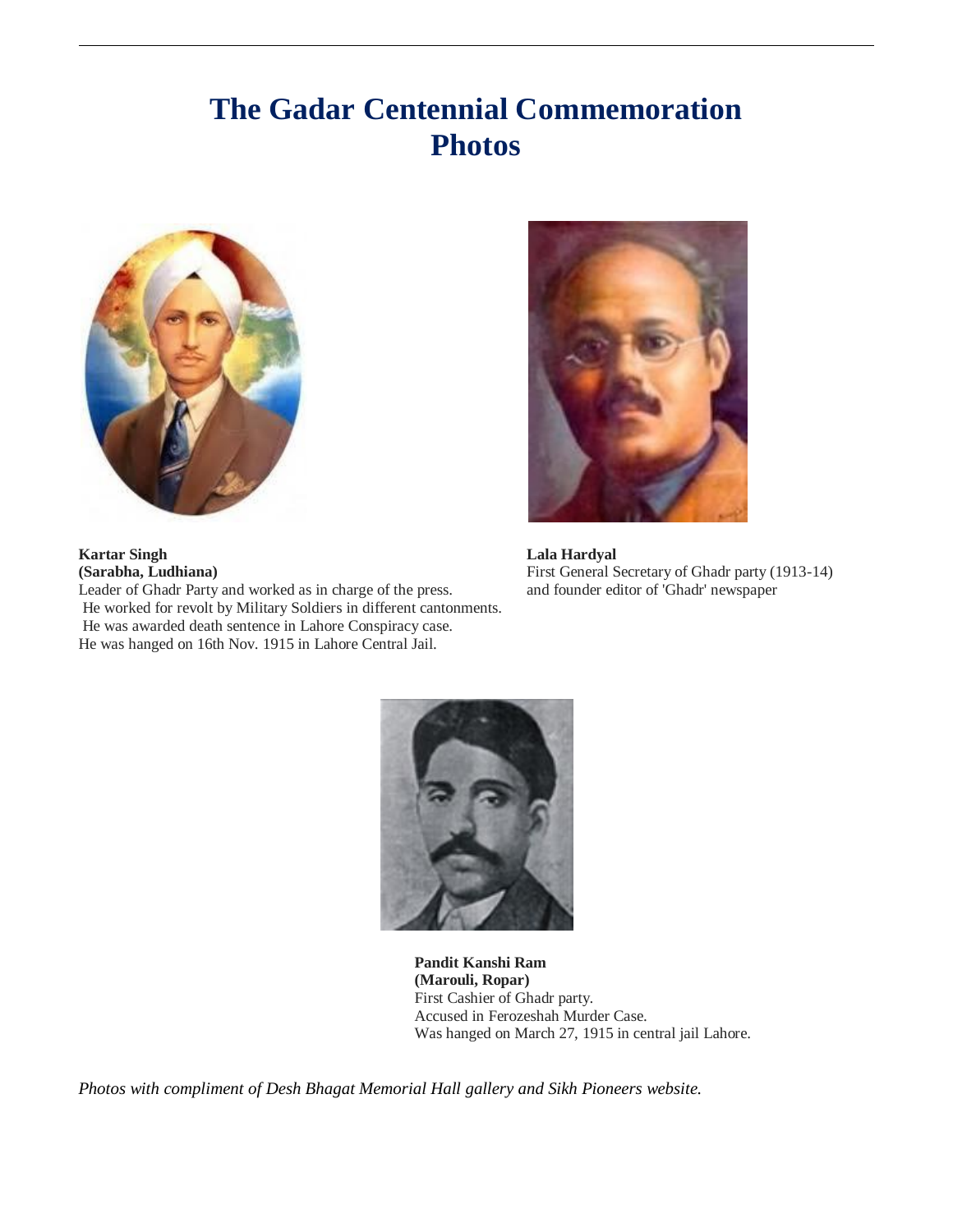**Celebration of Indian American Heritage** 

90th Amniversary of Gadar Movement

Organized by

National Federation of Indian American Associations In Association with Global Organisation of People of Indian Origin, Federation of Indian American Associations of San Francisco Bay Area & Global Punjabi Diaspora

Come and attend **Seminar and Banquet to Pay Tribute to** 

# **Our Pioneers, Patriots & Gadar Heroes Sunday, June 1, 2003**

Santa Clara Marriott Hotel, San Jose, CA "The Gadar was the first organized bid for freedom after the rising of 1857. Many hundreds paid the price with their lives." Khushwant Singh, Illustrated Weekly, February 26, 1961

Program:

12 - 1 P.M. Registration

1-5:15 P.M. Seminar on the Contributions of Indian American Pioneers; Role of Overseas Patriots and Impact of Gadar Movement in the struggle for freedom for India from British Colonialism, Gadar Memorial Hall. Admission to seminar is free. Space is limited; prior reservation is necessary.

5:15 P.M. PBS documentary "Roots in the Sand"on Indian American Pioneers 6:00 P.M. Reception/Cocktail Hour and Tribute Dinner





**Valedictory Address by** Dr. K.R. Narayanan **Former President of India** 

| <b>For more information &amp; reservation Call:</b> |  |
|-----------------------------------------------------|--|
| Inder Singh(818) 708-3885                           |  |
| Niraj Baxi(408) 973-9161                            |  |
| K. Pappachan  (925) 292-6162                        |  |
| Anil Yadav(510) 714-3377                            |  |
| Biren Chowdhary(510) 794-1975                       |  |
| Jeevan Zutshi  (510) 623-9829                       |  |
| Annie Dandavati(408) 282-1447                       |  |
| P.T.Mammen(650) 873-1072                            |  |
| Dr. H. Sahota (562) 867-0242                        |  |
|                                                     |  |



Inauguration of Indian American Heritage celebrations on May 31 by His Excellency B.K. Agnihotri, Ambassador at Large NRI/PIO Brochure release & special address by His Excellency Ambassador Sichan Siv, U.S. Mission to the U.N. Seminar *Inauguration by* Ujjal Dosanjh, Former Premier of British Columbia, Canada





Lala Har Dayal





Bhagwan Singh Gyani Sohan Singh Bhakna **Tarak Nath Dass**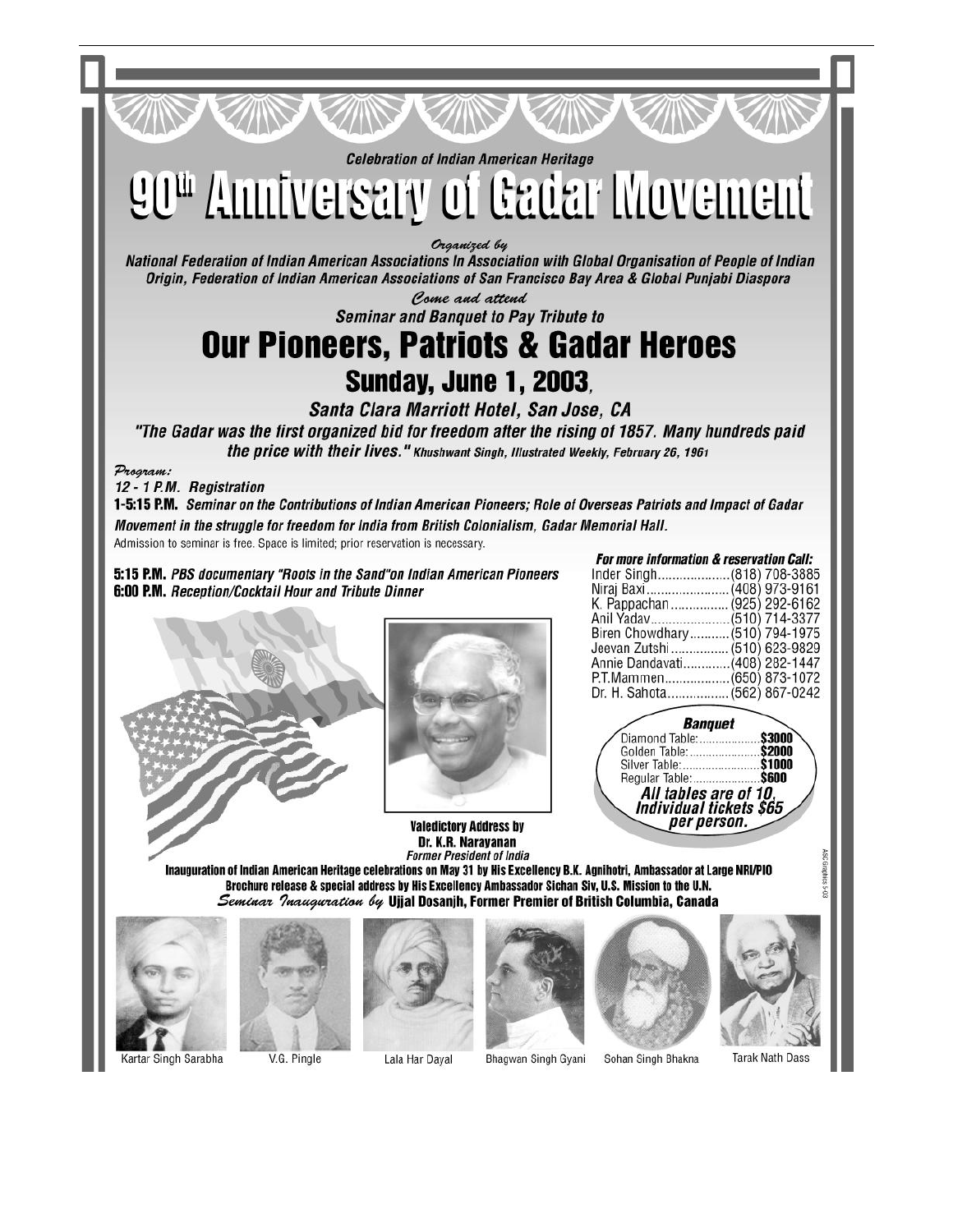# **Global Organization of People of Indian Origin GOPIO**

GOPIO was formed in 1989 at the conclusion of the five-day Global Convention of People of Indian Origin, held in New York from August 28 to Sept. 3, 1989.

Since inception, GOPIO has been at the forefront to network the globally spread overseas Indian community and to advance that objective, GOPIO has been regularly organizing conferences in various parts of the world. These conferences and conventions help bring the Indian Diaspora closer to mother India and strengthen the inherent bond between India and its Diaspora. After all, the destiny of India's Diaspora, in many ways, is intertwined inextricably with India.

An estimated 28 million people of Indian origin (NRIs and PIOs) are living outside India. Many NRIs/PIOs have numerous achievements in their adopted lands and have contributed significantly to the countries of their adoption. They have also collectively contributed to India's transformation into a modern economy. While PIOs and NRIs are domiciled in other countries, they are bound to India by the umbilical cord of history, culture, heritage, and tradition and have added a special glitter to the resurgence of India.

GOPIO provides an active and well recognized platform for dialogue and discussion to the worldwide Indian Diaspora. GOPIO has been fighting for the issues and concerns of the overseas Indians and has been the primary advocacy organization for the people of Indian Origin (PIOs) and Non-Resident Indians (NRIs).

### **Headquarters:**

GOPIO International PO Box 560117 New York New York 11356 USA

Contacts:

 $\overline{a}$ 

*Chairman* Inder Singh @ [gopio-intl@sbcglobal.net](mailto:gopio-intl@sbcglobal.net) *President* Ashook Ramsaran @ [gopiopresident@gmail.com](mailto:gopiopresident@gmail.com) *Exec Vice Pres* Sunny Kulathakal @ kul[athakal@yahoo.com](mailto:thakal@yahoo.com) *Senior Vice Pres* Dr Piyush Agrawal @ [sudhapca@aol.com](mailto:sudhapca@aol.com) *Foundation Trustee* Dr Thomas Abraham @ [gopio@optonline.net](mailto:gopio@optonline.net)

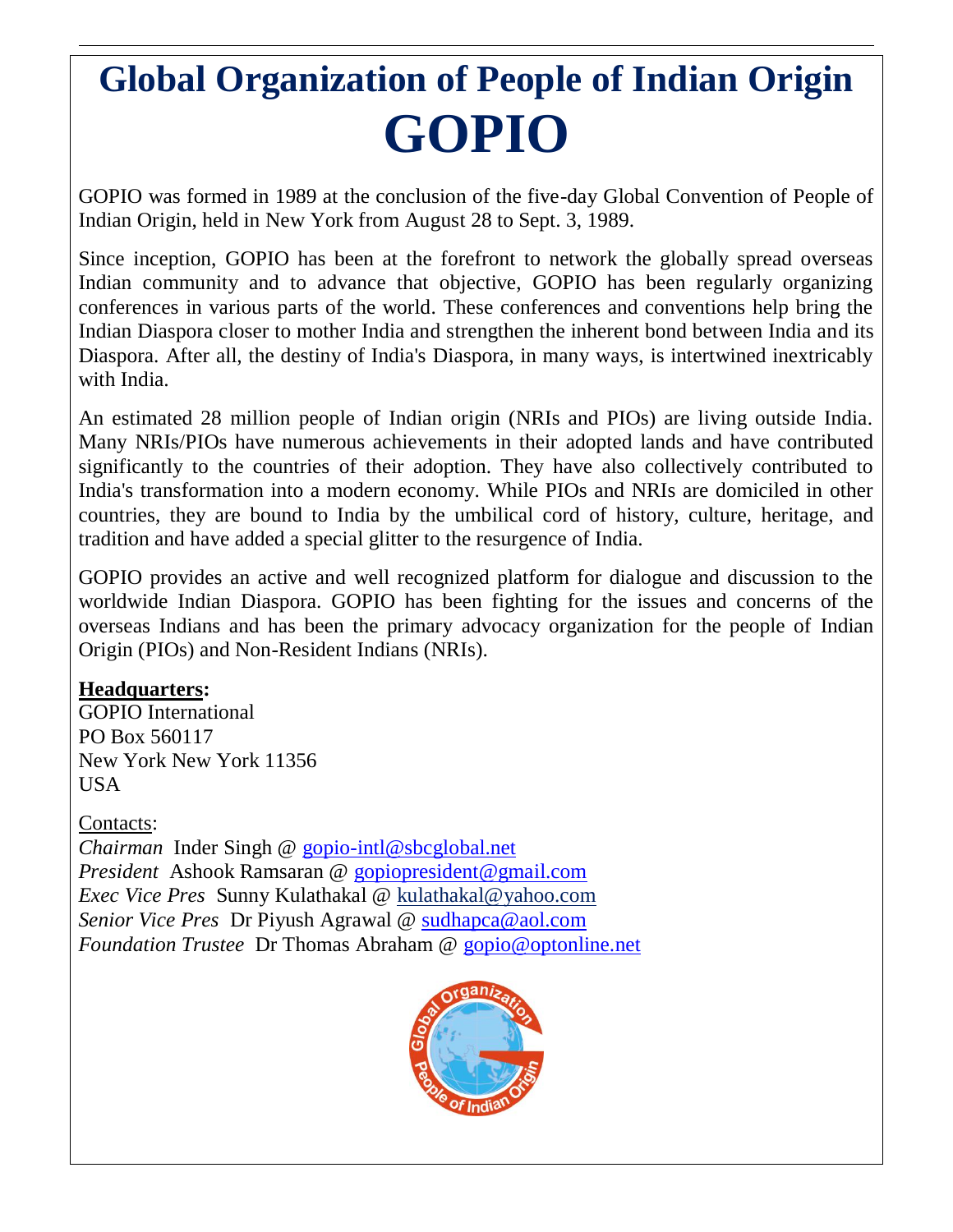# **GOPIO INTERNATIONAL MAJOR ACCOMPLISHMENTS**

 $\overline{a}$ 

GOPIO"s accomplishments are many and wide ranging. Some noteworthy achievements during the last few years include the following:

**Dual Citizenship** In the first convention in 1989, a resolution was unanimously approved demanding dual citizenship. The demand has been met with the grant of PIO/OCI card. GOPIO also championed the effort to establish a separate ministry for overseas Indians and subsequently the Government of India established the Ministry of Overseas Indians Affairs (MOIA). GOPIO was the first to take up these issues of interest to the global Indian community with Government of India by passing resolutions and relentlessly pursuing with various ministries beginning in 1989.

**Fiji Issue** In 2000, Fiji"s first ethnic Indian prime minister, Mahendra Chaudhry, was illegally ousted from power and replaced by indigenous Fijian Laisenia Qarase as the prime minister. GOPIO internationalized the issue, took up the cause and assured all help to the Indo Fijian activists. GOPIO delegation met the United Nations Human Rights Commission on the Fiji Issue in July 2000. GOPIO became the beacon of hope and chief advocacy group for the PIO issues.

**Nomination of Fiji Ambassador** In 2004, the Government of Fiji nominated Mr. Sitiveni Rabuka, a former coup leader who later became Prime Minister, to be Fiji's ambassador to the United States. GOPIO appealed to the US President and US Secretary of State for the rejection of the nomination of Mr. Rabuka who was responsible to overthrow the legitimate government of Fiji, violated the human rights of the elected officials and ruthlessly destroyed what people of Fiji had worked so hard to build. That nomination was not accepted and Mr. Rabuka never became ambassador of Fiji to the United States.

**Uniform Admission fee for historical monuments** The NRI/PIO visitors have been paying higher admission fee for visiting museums and historical monuments in India. GOPIO has been pursuing with Government of India (GOI) to charge NRIs/PIOs the same admission fee as charged from local people in India. In January 2006, GOPIO officials met Minister George Fernandes and Minister Prithviraj Chavan and argued for the establishment of uniform rate for all. GOPIO achieved the goal as GOI decided in February 2006 to charge a uniform admission fee from all visitors, be they Indians, NRIs or foreigners.

**Trinity awards** The Government of Trinidad and Tobago (TnT) has been giving Trinity awards to their highly accomplished and successful people annually. However, the award insignia contained "cross" symbol, which the Hindu and Muslim nominees were reluctant to accept. GOPIO objected to the "cross" symbol in the award emblem and instituted a parallel award, which received appreciation from the Hindu and Muslim population but criticism from TnT government. A few years, the government formed a committee to design a new insignia without the "cross" symbol.

**Protest Rally at UN** GOPIO organized and held a huge rally on July 31, 2006 in front of the UNO in New York to protest the arbitrary decision of the Government of Trinidad and Tobago (TnT) against Chief Justice Sharma. The effort was to bring attention to illegal steps by the Government to force Justice Sharma out from office without due process and in violation of the constitution of the country. The protest received tremendous local and international coverage and attention, and the TnT Government relented in its illegal pursuit of Chief Justice Sharma. Encouraged by GOPIO"s successful protest rally in New York, several groups joined together for subsequent protest marches in Trinidad.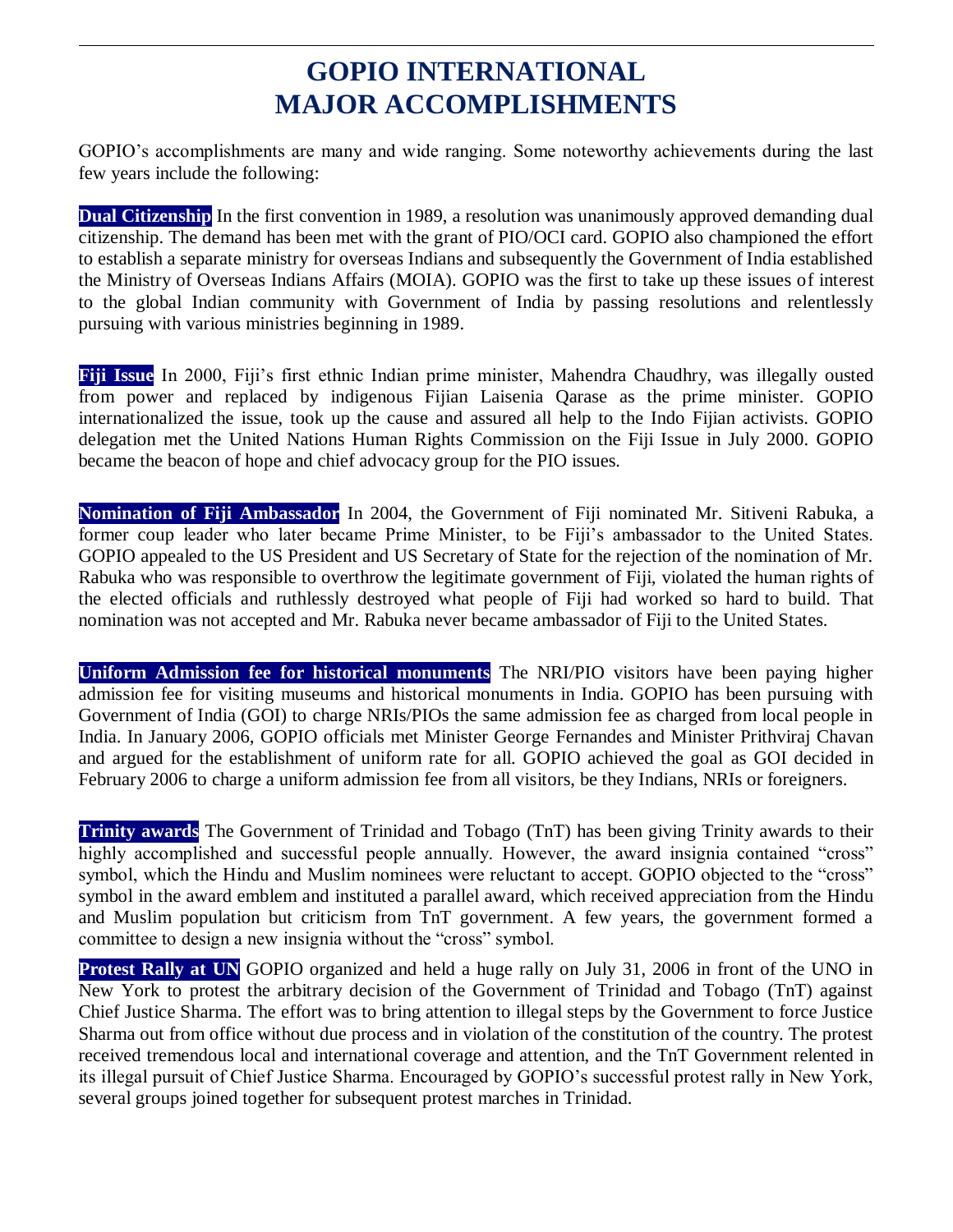# **GOPIO INTERNATIONAL MAJOR ACCOMPLISHMENTS**

 $\overline{a}$ 

**Peace March** GOPIO Berlin held a silent Peace March to protest against the attack on eight Indians who were injured in a racist assault at a community fair in Mügeln near the city of Leipzig in Eastern Germany on the night of  $18^{th}/19^{th}$  of August 2007. A group of about 50 racist Germans chased the Indians who were mostly outdoor market merchants in the region, and shouted slurs such as "foreigners out". As many as 70 police officers were called to disperse the attackers and restore order. Two of the injured Indians were hospitalized. Four assailants and two policemen were also injured in the incident.

The Peace marchers carried flowers as a symbol of peace, respect, love and harmony instead of posters, banners, drums, or loudspeakers. GOPIO Berlin chapter president Barjinder Sodhi presented a memorandum to the duty officer of German Chancellor Mrs. Dr. Angela Merkel. The memorandum included many demands including, prompt completion of investigation of the race riots by the Government investigating agency, and punishing the guilty as per law of the land; and taking steps to ensure safety of immigrants from India. In February 2009, a German court convicted and gave varying terms of punishment to the guilty.

**US-India civil nuclear deal** The US-India civil nuclear cooperation deal involved agreement for transfer of nuclear technology and material from the United States to India, initiated during Prime Minister Manmohan Singh"s visit to the US in July 2005 and re-affirmed during President George Bush"s visit to India in March 2006. The agreement required approval of the US Congress for which the Indian American community played a proactive role in ensuring the passage of the bills in the US Congress.

Some US law makers openly supported the agreement while many prominent US lawmakers conspicuously stayed silent on the issue. It was a major mobilization effort by the Indian American community to convince the US law makers to vote in favor of the passage of the bill. GOPIO, in its part, mobilized the Indian American communities and organized town house meetings with elected officials in many constituencies. GOPIO Vice President for North America, Dr. Piyush Agrawal, worked actively with pro-India members of the US Congress and Indian American community activists to ensure the passage of the landmark civilian nuclear agreement.

**NRI Voting Rights** In 2004 convention (also in 2005 and 2006), GOPIO passed resolutions asking GOI to allow NRIs to vote in the elections in India through absentee ballot. The bill, seeking to amend the People's Representation Act was passed in 2010. The new law allows an NRI to enroll in the voter's list and vote if he/she is present in the constituency on the polling day. There are around 11 million NRIs, 2.1 million from Kerala alone who now have such right. The amendment is partial victory for GOPIO which demanded voting by postal ballot which is a practical solution of a reasonable demand of NRIs. Several countries have found postal ballot as the practical solution. India should also find ways to empower their own citizens abroad.

**Diaspora Courses** GOPIO Academic Council Chair Dr. Jagat Motwani convinced Prof. Adeshpal Singh of North Gujarat University to organize international conferences on various subjects concerning the Diaspora. He also collaborated with Prof. Neerja Arun who arranged a meeting with the then GOPIO President Inder Singh, Dr. Motwani and the vice chancellor of Gujarat University, Ahmedabad, who now has introduced M.A. and Ph.D. programs in Indian Diaspora and special courses for NRIs.